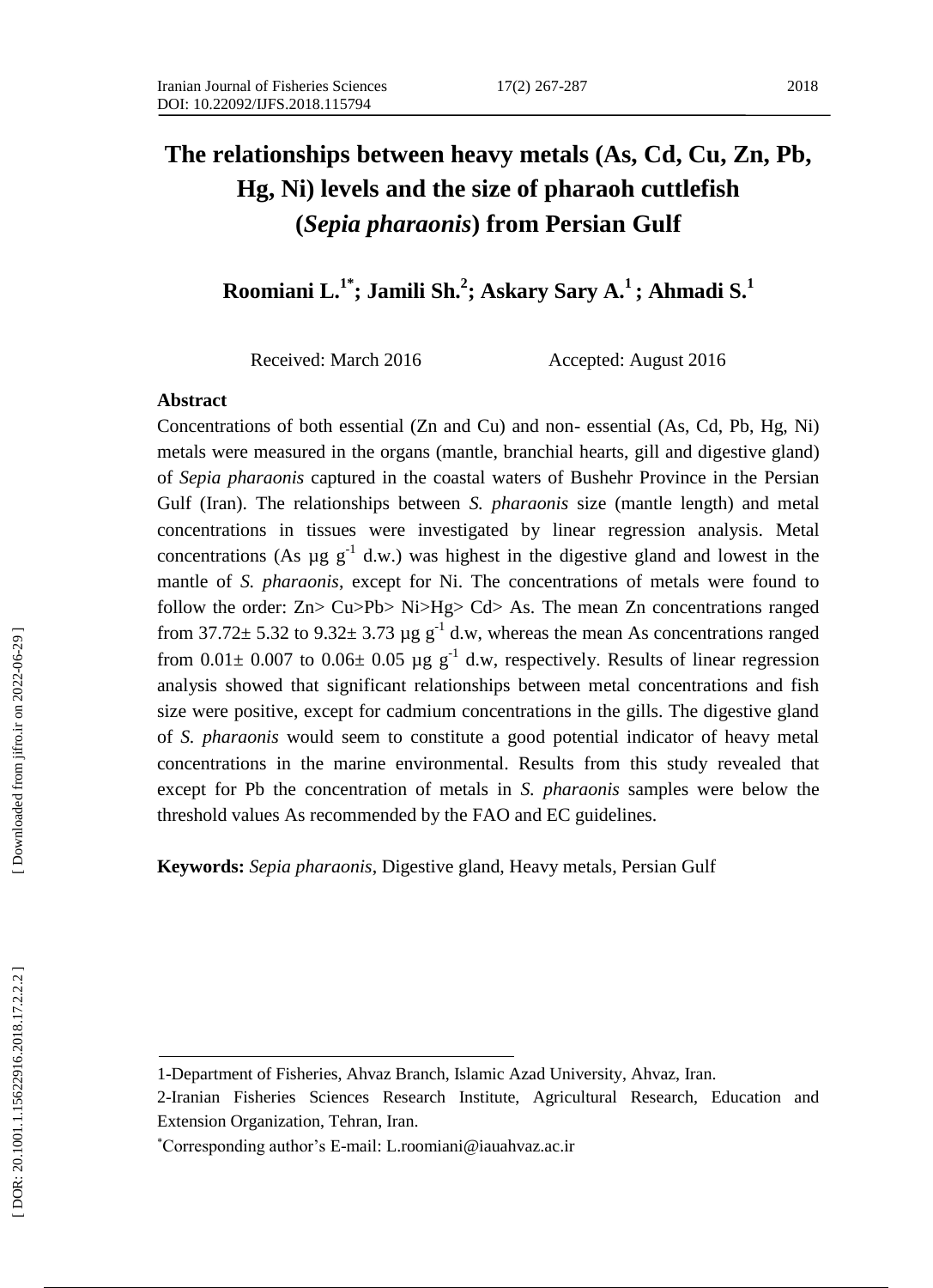## **Introduction**

Mollusk cephalopods are known for their importance in trophic marine ecosystems both As predators and prey. The economic importance of their fisheries has recently grown worldwide to compensate for finfish stock depletion (Le Pabica *et al*., 2015).The catch of cephalopods showed an increase of up to 14.1 % in the year 2012, giving a specific total landing of 5.9% for each group (Department of Fisheries, 2012). Cephalopods not only consume various organisms that are well known for their bioaccumulation capacity for both essential and non essential metals, but they also constitute a major food source for several fish and cetacean species, therefore, they may be important vectors for metal transfer along aquatic food chains (Pereira *et al*., 2009).

 The pharaoh cuttlefish *Sepia pharaonis* lives offshore during the winter season and makes long reproductive migrations in spring to mate and to spawn in coastal waters. The eggs are laid in shallow water areas and are therefore potentially subjected to chronic and or acute contamination (Reid *et al*., 2005). During their short life span, the growth rate of cuttlefish is very high. This exceptional growth rate can be explained in terms of their active metabolism owing to their carnivorous diet (Duysak *et al*., 2013). Despite such a short life cycle, the strong capability of cuttlefish to concentrate a large number of metals in their tissues as well as the major role of the digestive gland

in the bioaccumulation processes have been previously shown (Danis *et al*., 2005; Miramand *et al*., 2006; Lacoue - Labarthe *et al*., 2009).This capability seems to be shared by many other species of cephalopods, including Octopodide, Teuthoidea and Nautilidae. High accumulation of trace elements associated with the short life span led several authors to consider cephalopod species As potential indicators of environmental contamination. Several studies have reported high metals concentrations in tissues of cephalopod species (Bustamante *et al*., 2004a; Seixas *et al*., 2005 a,b; Raimundo *et al*., 2008; Raimundo *et al*., 2014; Le Pabica *et al*., 2015).

 Heavy metals are considered a major anthropogenic contaminant in coastal and marine environments worldwide. They pose a serious threat to human health, living organisms and natural ecosystems because of their toxicity, persistence and bioaccumulation characteristics. Heavy metals can contribute to degradation of marine ecosystems by reducing species diversity and abundance and through accumulation of metals in living organisms and food chains. Anthropogenically, heavy metals can be introduced to coastal and marine environments through a variety of sources, including industries, wastewaters and domestic effluents (Fu and Wang, 2011).

 Cuttlefish, *S. pharaonis*, of the Persian Gulf have not been examined to our knowledge on the relationships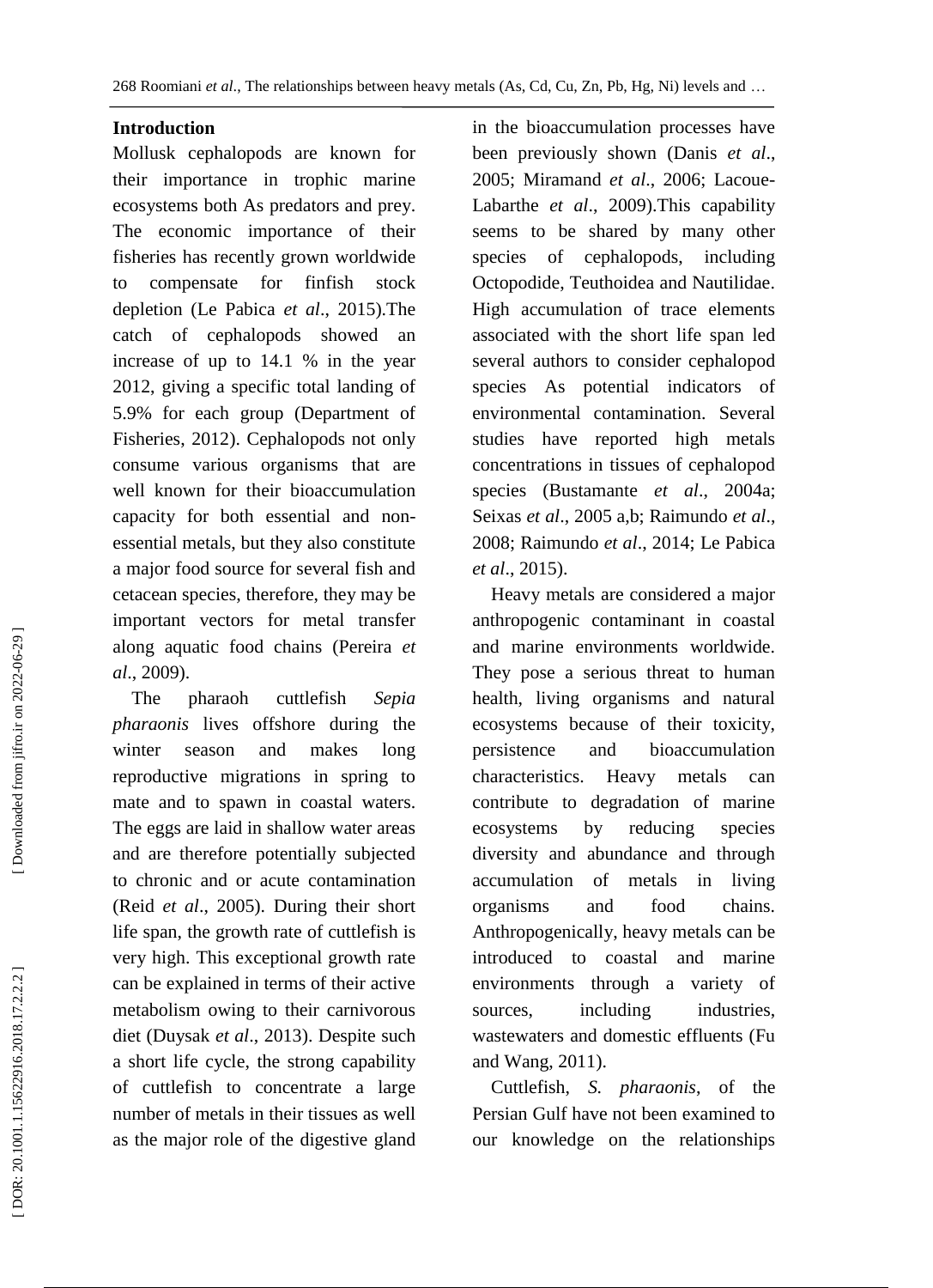between tissue metal concentrations and cuttlefish size. Thus, the aim of this study is to determine heavy metal (Cd, As, Ni, Zn, Cu, Hg, Pb) levels in mantle, gill, digestive gland and branchial hearts tissues of *S. pharaonis* from the north -west Persian Gulf, to evaluate the metal distribution into various internal and external organs and to investigate the relationships between fish size (length) and metal concentrations in the tissues.

# **Materials and methods**

#### *Sample collection and pretreatment*

Sediment samples were collected in coastal water of Bushehr Province, south of Iran. All sediment samples were stored in air - tight plastic bags immediately after sampling, and were kept at 4 ºC in an ice box before reaching the laboratory for further treatments.

 In the laboratory, sediment were weighted (wet weight) using a top loading balance, wrapped in aluminum foil and frozen at -20 ºC overnight before freeze -drying. Freeze Freeze-dried sediments were weighted again (dry weight), sieved (63µm) and wrapped in aluminum foil and stored in a desiccator before determination of heavy metals. Approximately 0.25 g of freeze -dried and homogenized sediment sample was weighed and pre - digested overnight with a mixture of acids [9ml: 3mL: 1mL of concentrated nitric acid (69%), hydrofluoric acid (48%) and hydrochloric acid (37%)]. For digestion, triplicates of blank (pure

solvents), and standard reference materials (National Institute of Standards and Technology: Standard Reference Materials 194 4 - New York Jersey waterway sediment for sediment sample) were used for checking the veracity of data (Kwok *et al*., 2014).

 40 specimens of *S. pharaonic* were collected in July 2015 from commercial catches landed in the coastal waters of Bushehr. All samples were kept frozen by storing them in an ice box, and transported to the laboratory as soon as possible. In the laboratory (after measuring the weight and length of each species), branchial hearts, gill, digestive gland and mantle were totally removed under partially defrost condition. The selection of key organs in the present study was carried out on the basis of their structural and functional properties in uptake, distribution, biotransformation, storage and elimination. The samples were then rinsed with purified water to remove foreign particles and patted dry with paper towels.



**Figure 1: Location of the sampling site of**  *Sepia pharaonis* **in the Persian Gulf.**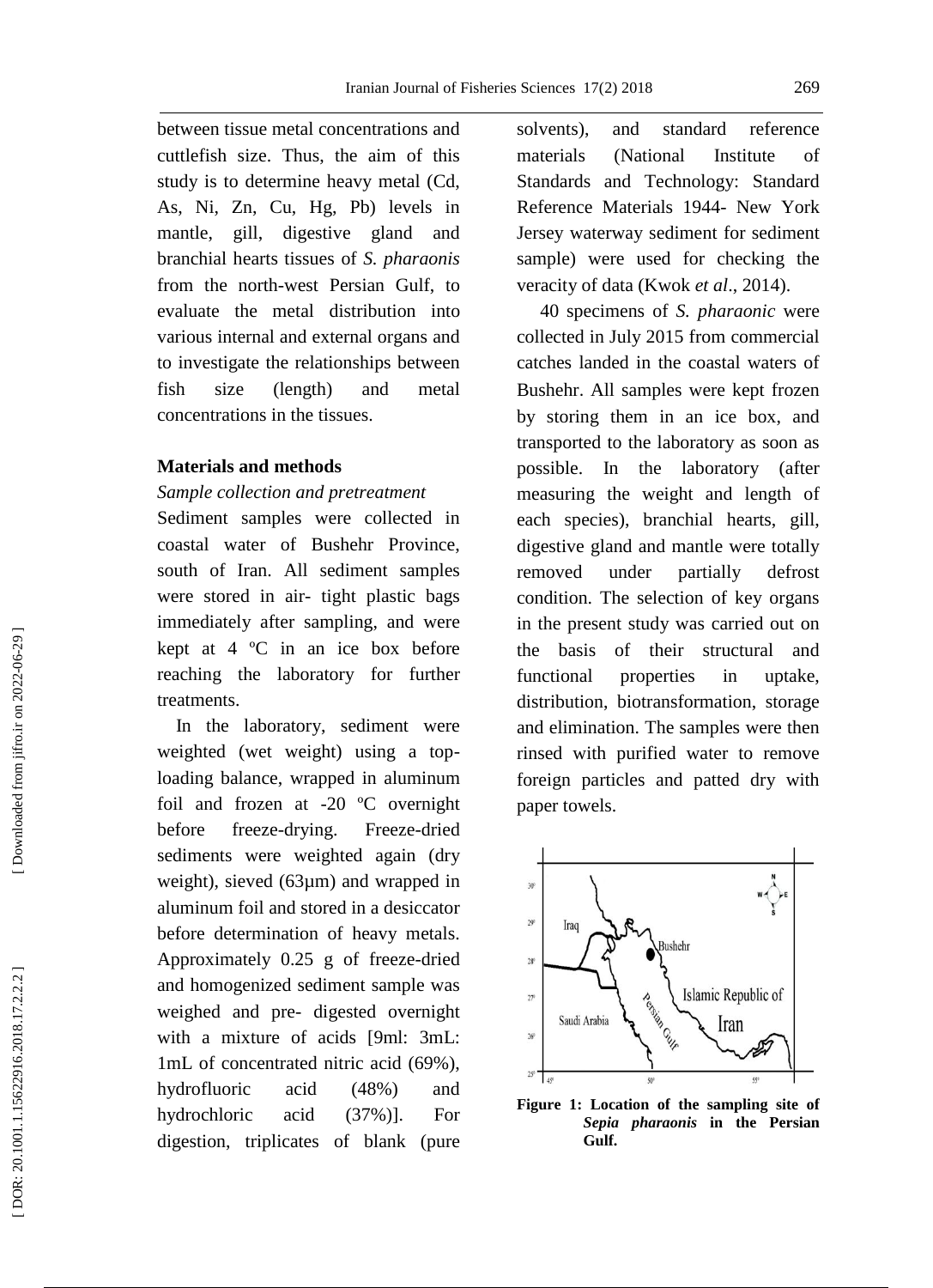# *Acid digestion and metal quantifications*

After separation, individual tissue samples were freeze -dried, ground and homogenized for the analysis of heavy metals. The procedure for the extraction of heavy metals was based on standard methods 3052 (Microwave -assisted total heavy metal digestion) (USEPA, 1996). TORT1 (Lobster hepatopancreas reference material for trace metals) (National Research Conuncil, Canada) was used As Standard Reference Material for the digestion of cuttlefish, to verify the accuracy of metal determination. The recovery rates  $90\% \pm 10\%$  (Table 1).

 200 mg of the dry tissue was digested with a mixture of 4mL of HNO <sup>3</sup> (65%  $v/v$ ) and 2 mL of  $H_2O_2$  (30%  $v/v$ ) at 60 ºC for 12 h (5mL acid mix/1g dry weight tissue), at 80 ºC for 1 h, and at 100 ºC for 1 h. All lab ware was cleaned with HNO <sup>3</sup> and HCl and rinsed with Milli - Q water. Concentrations of Zn, Cu, Cd, Ni, As and Pb were determined either by flame atomic absorption spectrometry (Perkin Elmer A Analyst 100) (Table 2) or electrothermal atomic absorption (Perkin Elmer Zeeman 4110ZL) depending on the metal concentration.

 The total Hg concentration was determined by analyzing Hg directly in the powder obtained from the tissue with an Advanced Mercury Analyzer (ALTEC AMA 254) on aliquots ranging from approximately 10 mg of dry sample weighed to the nearest 0.01 mg. Hg determination involved evaporation of the metal by progressive heating until 800 ºC was reached, the sample was then held under oxygen atmosphere for 3 min, and subsequently amalgamated in a gold -net. Afterward, the net was heated to liberate the collected Hg, which was then measured by atomic absorption spectrophotometry (Raimundo *et al*., 2014).

 The accuracy of these analytical methods was assessed by the analysis of international certificate standards. Measured and certified values did not differ significantly (*p*<0.05) (Table 1). All concentrations are given as ranges and medians expressed as microgram per gram of dry weight of tissue. Bioaccumulation factor (BAF) was calculated according to Kwok *et al*. (2014). BAFs higher than 100 percent indicate bioaccumulation of the contaminant in the sample.

**Table 1: Observed and certified values of elemental concentrations as micrograms per gram dry weight in Standard reference materials DORM -2 from the Nationals Research Council, Canada.**

| Canaua.        |                                             |                                            |            |  |
|----------------|---------------------------------------------|--------------------------------------------|------------|--|
| <b>Element</b> | Certified value ( $\mu$ g g <sup>-1</sup> ) | Obtained value ( $\mu$ g g <sup>-1</sup> ) | Recovery % |  |
| As             | $6.70 \pm 0.66$                             | $6.99 \pm 0.092$                           | 101        |  |
| Cu             | $2.34 \pm 0.16$                             | $2.25 \pm 0.18$                            | 96         |  |
| Zn             | $25.60 \pm 2.30$                            | $24.80 \pm 2.20$                           | 97         |  |
| C <sub>d</sub> | $0.043 \pm 0.008$                           | $0.041 \pm 0.006$                          | 102        |  |
| Ni             | $1.40 \pm 0.30$                             | $1.30 \pm 0.20$                            | 97         |  |
| Pb             | $0.065 \pm 0.008$                           | $0.069 \pm 0.007$                          | 105        |  |
| Hg             | $4.60 \pm 0.26$                             | $4.20 \pm 0.20$                            | 100        |  |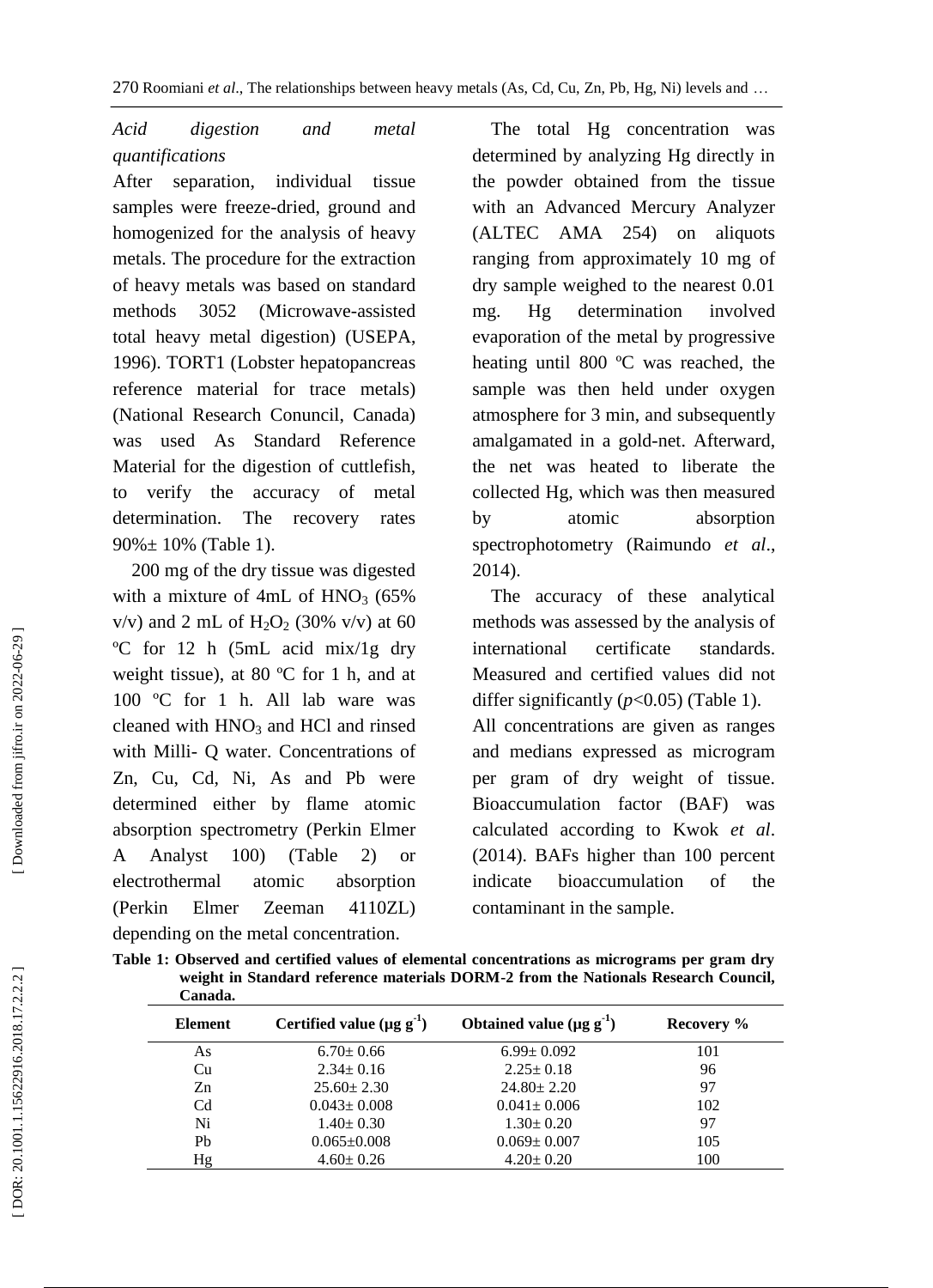|         | Table 2: The operating parameters for working elements for flame absorption spectrometer. |                   |                     |  |  |  |  |  |
|---------|-------------------------------------------------------------------------------------------|-------------------|---------------------|--|--|--|--|--|
| Element | Wave length (nm)                                                                          | <b>Slit width</b> | Lamp current $(mA)$ |  |  |  |  |  |
| Zn      | 324.8                                                                                     | 0.7               |                     |  |  |  |  |  |
| Cu      | 324.8                                                                                     | 0.7               |                     |  |  |  |  |  |
| Pb      | 283.3                                                                                     | 0.7               |                     |  |  |  |  |  |
| Ni      | 232.0                                                                                     | 0.2               | 30                  |  |  |  |  |  |
| Cd      | 228.8                                                                                     | 0.7               |                     |  |  |  |  |  |
| As      | 240.7                                                                                     | 0.2               | 30                  |  |  |  |  |  |

# *Statistical analysis*

Statistical analysis of data was carried out using SPSS statistical package programs. Data used here were plotted on graph to see their distributions. Data showed mostly normal distribution or close to normal distribution and therefore, no transformation was done for statistical analyses. The linear regression analyses were applied to data to compare the relationships between size and heavy metal concentrations in the tissues. Correlations between elemental concentrations in tissue were calculated using Spearman correlation. Residual values were evaluated for independence by means of the Durbin - Watson test, and the significance used for statistical analyses was *p*<0.05.

#### **Results**

The mean heavy metals in the sediments of Bushehr Province were: Zn (50.23±2.42), Cu (13.11±0.66), Cd  $(0.78\pm0.05)$ , Pb  $(2.02\pm0.21)$ , Ni  $(50.26 \pm 1.88)$ , Hg  $(1.35 \pm 0.11)$  and As  $(0.20 \pm 0.08) \mu g g^{-1}$  d.w.

 The weight and total length of cuttlefish ranged from 130 - 3350 g and 95 - 365 cm, respectively. Table 3 shows mean metal concentrations and their standard deviation in the tissues of *S. pharaonis* .

Mean concentrations of metals varied as follows: As:  $0.06 \mu g g^{-1}$  d.w.in gill, 0.02  $\mu$ g  $g^{-1}$  d.w. in branchial hearts, 0.08  $\mu$ g  $g^{-1}$  d.w. in digestive gland and  $0.01\mu$ g  $g^{-1}$ in mantle: **Cd**:0.08  $\mu$ g/d.w. in gill, 0.06  $\mu$ g g<sup>-1</sup> d.w. in branchial hearts;  $0.98 \mu g g^{-1}$  d.w. in digestive gland and 0.02  $\mu$ g g<sup>-1</sup> d.w. in mantle; **Cu**:  $6.95 \mu g g^{-1} d.w.$  in gill, 2.16  $\mu$ g g<sup>-1</sup> d.w. in branchial hearts, 9.01  $\mu$ g  $g^{-1}$  d.w. in digestive gland and 1.34  $\mu$ g  $g^{-1}$  d.w. in mantle; **Zn**: 28.86  $\mu$ g g<sup>-1</sup> d.w. in gill, 14.21  $\mu$ g g<sup>-1</sup> d.w. in branchial hearts,  $37.72 \mu g g^{-1} d.w.$  in digestive gland and 9.32  $\mu$ g g<sup>-1</sup> d.w. in mantle, **Pb**:  $1.10 \mu g g^{-1} d.w.$  in gill, 0.64 µg/g d.w. in branchial hearts, 3.67  $\mu$ g g<sup>-1</sup> d.w. in digestive gland and 0.52  $\mu$ g/g d.w. in mantle; **Hg**: 0.25  $\mu$ gg<sup>-1</sup> d.w. in gill,  $0.10 \text{ }\mu\text{g g}^{-1}$  d.w. in branchial hearts, 0.33  $\mu$ g g<sup>-1</sup> d.w. in digestive gland and 0.08  $\mu$ g g<sup>-1</sup> d.w. in mantle; **Ni**: 0.24  $\mu$ g g<sup>-1</sup> d.w. in gill, 0.29  $\mu$ g g<sup>-1</sup> d.w. in branchial hearts, 0.29  $\mu$ g  $g^{-1}$  d.w. in digestive gland and 0.27 µg  $g^{-1}$  d.w. in mantle.

 Regardless of being essential or non essential metals, their concentrations in the digestive gland showed significant variations. The highest metal concentrations were found in the digestive gland, while the lowest concentrations were found in the mantle of *S. pharaonis*. Zinc concentrations in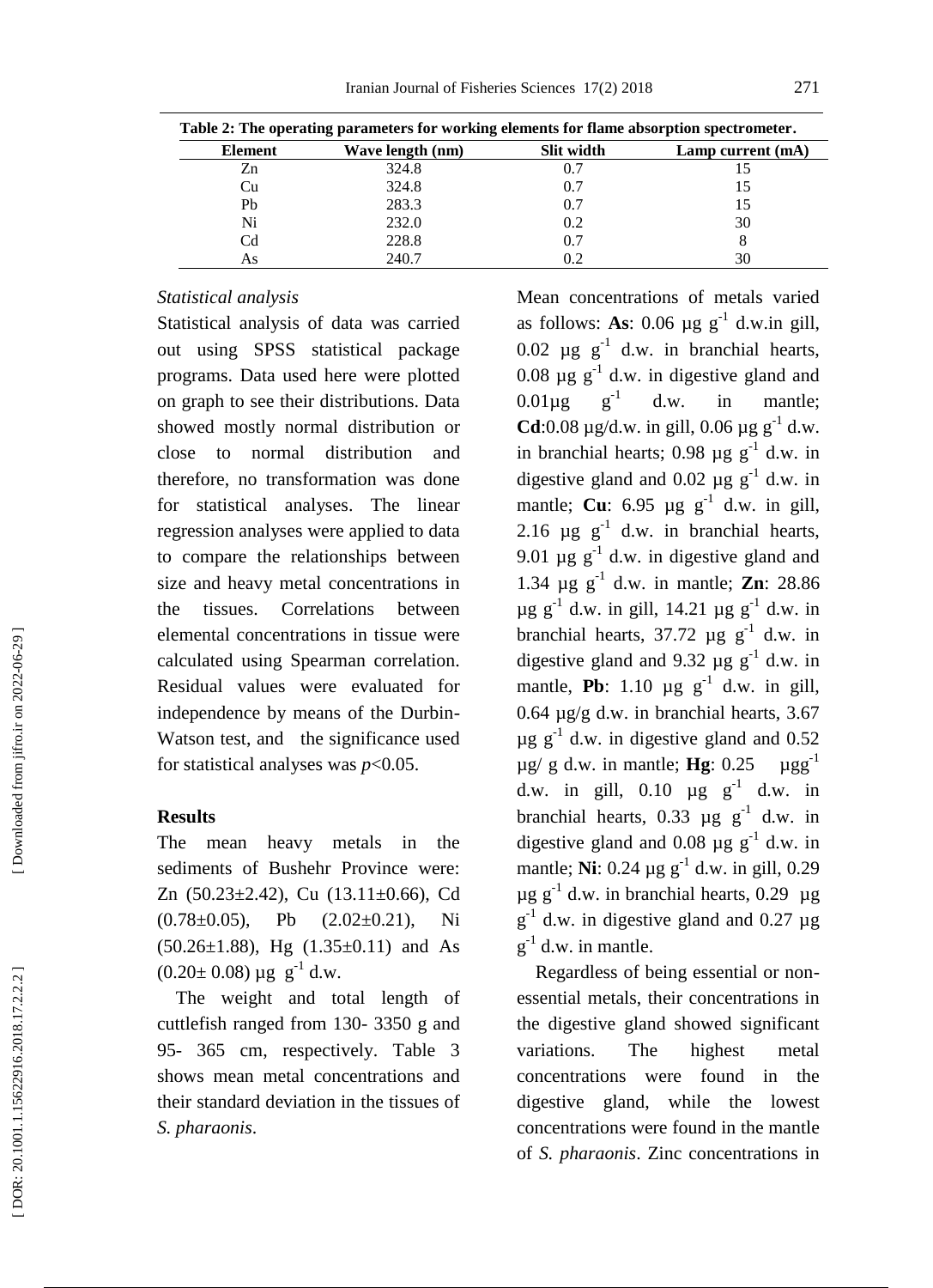the organs were much higher than the concentrations of other metals, whereas arsenic concentrations in tissues were lower than other metals. The mean Zn concentrations ranged from 37.72± 5.32 to  $9.32\pm3.73$  µg g<sup>-1</sup> d.w, whereas the mean As concentrations ranged from  $0.01 \pm 0.007$  to  $0.06 \pm 0.05$  µg g<sup>-1</sup> d.w, respectively (Table 3).

 Results showed significantly higher concentrations in the digestive gland, gill and branchial hearts compared to the mantle. All differences were statistically valid. Availability of metals was established as the following ranking: Zn> Cu>Pb> Ni> Hg> Cd>As in the tissues of cuttlefish. In general, metal distribution in cuttlefish tissues followed the pattern: Digestive gland>gill>branchial hearts> mantle, except for Ni (digestive gland>branchial hearts>mantle>gill).

 The relationships between metal concentrations and cuttlefish size are shown in Table 3. In the *S. pharaonis*, mean concentrations of metals in gill, branchial hearts, digestive gland and mantle tissues ranged from (0.06 to 28.86  $\mu$ g g<sup>-1</sup> d.w.), (0.10 to 14.21  $\mu$ g g<sup>-1</sup> d.w.), (0.08 to 37.72  $\mu$ g g<sup>-1</sup> d.w.) and (0.01 to 9.32  $\mu$ g g<sup>-1</sup> d.w.), respectively (Table 3).

 Significant positive relationships were found between length and metal levels in the tissues of cuttlefish. A strong positive linear effect of size on Pb (R=94.55%) and Ni (R=94.46%) concentrations was detected in the branchial hearts. A linear positive correlation was detected between Zn

levels and the body size in the branchial hearts (R=94.29%) and digestive gland (R=94.24%), respectively. Significant differences were seen between length and Cu levels in tissues of cuttlefish  $(p<0.05)$ . Results did not show any significant relationship between length and cadmium levels in the branchial hearts  $(R=7.57\%)$ , but there were significant differences between metal concentrations in the digestive gland with other organs (*p*<0.001). Nickel was accumulated at the same concentrations with no significant differences between the gills and branchial hearts (*p*>0.001) and the mantle and digestive gland (*p*>0.01). Significant correlations were found between As in all tissues resulting in R values ranging from 70.99% (*p*<0.001) to 85.02% (*p*<0.001). Results showed a strong positive relationship between length and Hg levels in the mantle (R=94.53% and *p*<0.001).

 The independence of residuals was confirmed by the Durbin - Watson test.

 Figs. 2 to 8 shows the median, the percentiles 25th and 75th, minimum and maximum concentrations of As, Cd, Cu, Zn, Ni, Hg and Pb in the digestive gland, gill, branchial gland and mantle of *S. pharaonis* captured in the Persian Gulf. Outliers and extreme points were not plotted to better visualize differences among tissues within smaller scales. Enhanced levels were observed in digestive gland in comparison to mantle, gill and branchial hearts. Zinc and copper were the most abundant elements. Although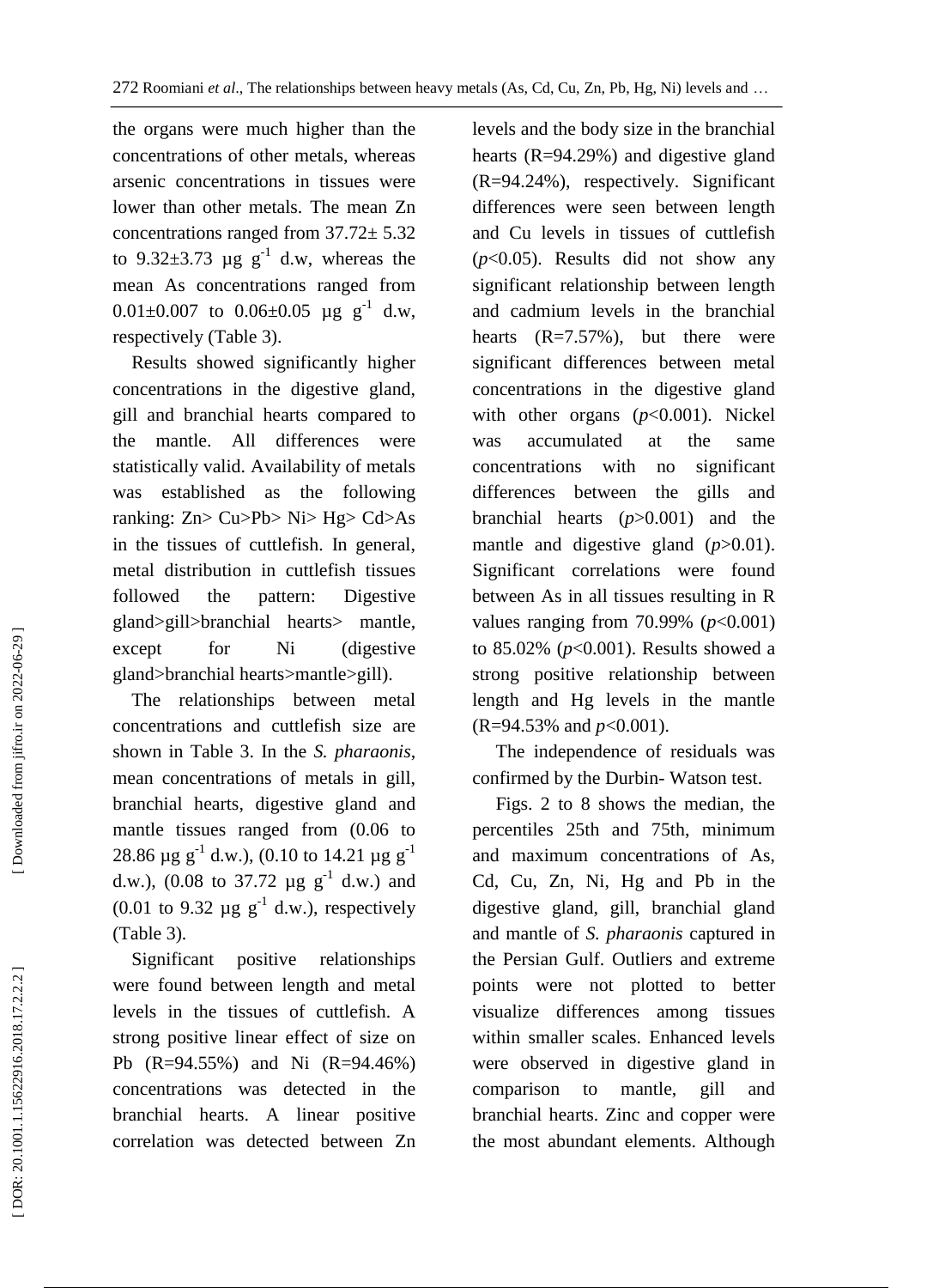being considered as essential elements to organisms, concentration medians in the digestive gland ranged in order of magnitude for Zn  $(28-45 \text{ µg g}^{-1})$  and two for Cu  $(6-16\mu g g^{-1})$ . Narrower intervals were observed in branchial hearts (12-18  $\mu$ g  $g^{-1}$  for Zn and 1.20-3.5  $\mu$ g  $g^{-1}$ ). Partitioning among the four tissues varied with the element, medians decreasing from:0.01 $\mu$ g  $g^{-1}$ (As) to 5.00  $\mu$ g g<sup>-1</sup> (Pb) in digestive gland,  $0.01 \mu g$  g<sup>-1</sup> (As) to  $2.00 \mu g$  g<sup>-1</sup> (Pb) in gill, 0.01  $\mu$ g g<sup>-1</sup> (As) to 0.90 $\mu$ g

 $g^{-1}$  (Pb) in branchial hearts and 0.01µg  $g^{-1}$  (As) to 1.80 $\mu g$   $g^{-1}$  (Pb) in mantle. BAFs of metals are shown in Table 4. The BAFs for cuttlefish ranged between 0.47 and 181.68.  $BAF_S$  of Cd and Pb  $($ 100 %) were observed in the digestive gland of *S. pharaonis* (125.64 and 181.68%). BAFs of metals in tissues of *S. pharaoins* follow this pattern: digestive gland>gill>branchial hearts > mantle, except for Ni: digestive gland= branchial hearts > mantle>gill.

**Table 3 : The relationships between heavy metal concentrations and fish length in the tissues of the cuttlefish (***Sepia pharaonis* **) .**

| <b>Metal</b>   | $\bold{T}^1$ | $\alpha$ cattic tish $\beta$ or $\beta$ is primer between<br><b>Mean</b> ± SD | Equation <sup>2</sup>         | df | $R-sq$ | $\mathbf{P}^3$ | $\overline{\mathbf{D} \mathbf{W}^4}$ | $\textbf{G}^{\textbf{5}}$ |
|----------------|--------------|-------------------------------------------------------------------------------|-------------------------------|----|--------|----------------|--------------------------------------|---------------------------|
|                | $\mathbf G$  | $0.0617 \pm 0.052$                                                            | $Y = -0.0683 + 0.000603$ (X)  | 38 | 70.99% | $\ast$         | 0.48                                 | a                         |
|                | Bh           | $0.0233 \pm 0.013$                                                            | $Y = -0.01592 + 0.000174$ (X) | 35 | 75.15% | $\ast$         | 1.10                                 | $\mathbf b$               |
| As             | Dg           | $0.0841 \pm 0.053$                                                            | $Y = -0.0614 + 0.000675(X)$   | 38 | 85.02% | $\ast$         | 1.42                                 | $\mathbf{a}$              |
|                | Ma           | $0.0181 \pm 0.007$                                                            | $Y = -0.01923 + 0.000147$ (X) | 26 | 74.34% | $\ast$         | 1.41                                 | $\mathbf b$               |
|                | G            | $0.0864 \pm 0.066$                                                            | $Y = -0.0795 + 0.000770$ (X)  | 38 | 71.29% | $\ast$         | 0.42                                 | $\mathbf b$               |
| C <sub>d</sub> | Bh           | $0.0626 \pm 0.084$                                                            | $Y = -0.0055 + 0.000316$ (X)  | 38 | 7.57%  | <b>NS</b>      | 2.06                                 | b                         |
|                | Dg           | $0.9859 \pm 0.357$                                                            | $Y = -0.0039 + 0.004591$ (X)  | 38 | 88.92% | $\ast$         | 0.43                                 | a                         |
|                | Ma           | $0.02 \pm 0.007$                                                              | $Y = -0.01315 + 0.000132$ (X) | 28 | 78.64% | $\ast$         | 1.29                                 | $\mathbf b$               |
|                | G            | $6.951 \pm 2.440$                                                             | $Y = 0.511 + 0.02987$ (X)     | 38 | 80.82% | $\ast$         | 0.62                                 | $\mathbf b$               |
| Cu             | <b>Bh</b>    | $2.162 \pm 0.597$                                                             | $Y = 0.555 + 0.007455$ (X)    | 38 | 84.12% | $\ast$         | 0.65                                 | $\mathbf{C}$              |
|                | Dg           | $9.013 \pm 2.469$                                                             | $Y = 2.139 + 0.03188$ (X)     | 38 | 89.95% | $\ast$         | 0.61                                 | $\mathbf{a}$              |
|                | Ma           | $1.345 \pm 0.512$                                                             | $Y = -0.0835 + 0.006627$ (X)  | 38 | 90.31% | $\ast$         | 0.71                                 | $\mathbf c$               |
|                | G            | $28.86 \pm 6.570$                                                             | $Y = 10.90 + 0.08328$ (X)     | 38 | 86.79% | $\ast$         | 0.49                                 | $\mathbf b$               |
|                | <b>Bh</b>    | $14.215 \pm 1.101$                                                            | $Y = 11.078 + 0.014553$ (X)   | 38 | 94.29% | $\ast$         | 1.32                                 | $\mathbf{C}$              |
| Zn             | Dg           | $37.728 \pm 5.321$                                                            | $Y = 22.567 + 0.07032$ (X)    | 36 | 94.24% | $\ast$         | 0.62                                 | $\mathbf{a}$              |
|                | Ma           | $9.323 \pm 3.739$                                                             | $Y = -0.166 + 0.04401$ (X)    | 38 | 74.75% | $***$          | 0.17                                 | $\mathbf d$               |
|                | $\mathbf G$  | $1.1021 \pm 0.590$                                                            | $Y = -0.551 + 0.007665$ (X)   | 38 | 88.08% | $\ast$         | 1.98                                 | b                         |
| Pb             | Bh           | $0.645 \pm 0.151$                                                             | $Y = 0.2114 + 0.002009$ (X)   | 38 | 94.55% | $\ast$         | 0.89                                 | $\mathbf{C}$              |
|                | Dg           | $3.672 \pm 1.012$                                                             | $Y = 0.861 + 0.013038$ (X)    | 38 | 89.50% | $\ast$         | 0.59                                 | $\mathbf{a}$              |
|                | Ma           | $0.52 \pm 0.489$                                                              | $Y = -0.536 + 0.004898$ (X)   | 38 | 54.03% | $\ast$         | 1.87                                 | $\mathbf c$               |
|                | $\mathbf G$  | $0.2597 \pm 0.112$                                                            | $Y = -0.0493 + 0.001433$ (X)  | 38 | 87.52% | $\ast$         | 1.08                                 | b                         |
|                | Bh           | $0.10974 \pm 0.048$                                                           | $Y = -0.02136 + 0.000608$ (X) | 38 | 85.84% | $\ast$         | 0.44                                 | $\mathbf c$               |
| Hg             | Dg           | $0.3308 \pm 0.123$                                                            | $Y = -0.0061 + 0.001563$ (X)  | 38 | 86.30% | $\ast$         | 0.63                                 | $\mathbf{a}$              |
|                | Ma           | $0.08333 \pm 0.049$                                                           | $Y = -0.05730 + 0.000652$ (X) | 38 | 94.53% | $\ast$         | 0.77                                 | $\mathbf c$               |
|                | G            | $0.2469 \pm 0.125$                                                            | $Y = -0.0930 + 0.001576$ (X)  | 38 | 85.60% | $\ast$         | 1.85                                 | a                         |
| Ni             | <b>Bh</b>    | $0.2936 \pm 0.135$                                                            | $Y = -0.0929 + 0.001792$ (X)  | 38 | 94.46% | $\ast$         | 0.50                                 | $\mathbf{a}$              |
|                | Dg           | $0.2955 \pm 0.124$                                                            | $Y = -0.0154 + 0.001425$ (X)  | 37 | 68.62% | $***$          | 0.97                                 | a                         |
|                | Ma           | $0.2759 \pm 0.229$                                                            | $Y = -0.3070 + 0.002703$ (X)  | 38 | 74.66% | **             | 0.15                                 | a                         |

1 - Tissue: G=Gill, Bh=Branchial hearts, Dg=Digestive gland, Ma=Mantle. 2 - In the equations, Y is metal concentration ( $\mu$ g/ g d.w) and X is total length (mm). 3- p-value= \* p<0.001, \*\* p<0.01, NS: Not Significant  $p > 0.05$ . 4- Durbin-Watson test statistic. 5- Grouping Information Using the Tukey Method and 95% Confidence.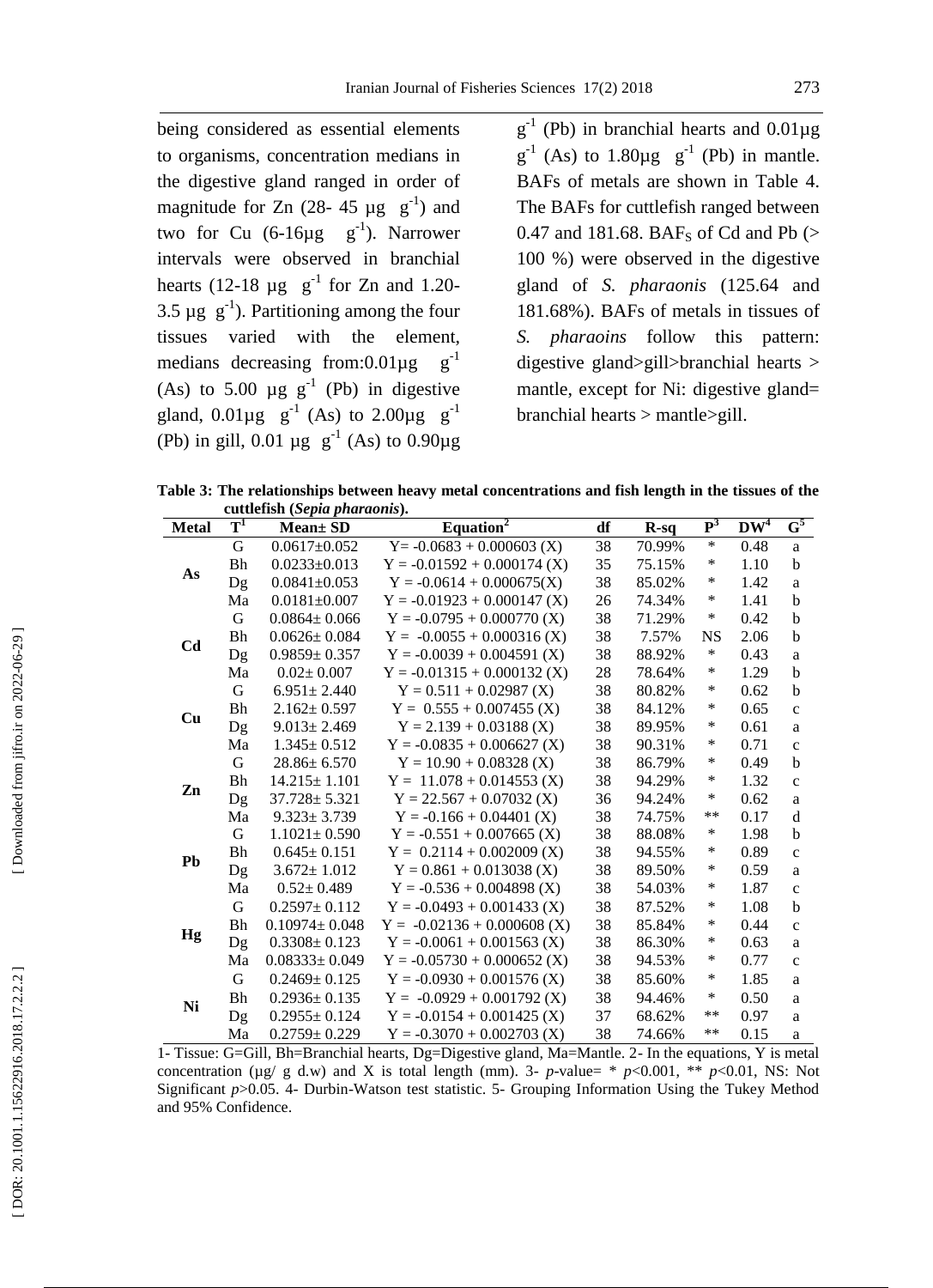274 Roomiani *et al*., The relationships between heavy metals (As, Cd, Cu, Zn, Pb, Hg, Ni) levels and …

| Table 4: Bioaccumulation factors heavy metals in the different tissues of Sepia pharaonis. |       |        |           |       |        |       |      |  |
|--------------------------------------------------------------------------------------------|-------|--------|-----------|-------|--------|-------|------|--|
| $BAF_s$                                                                                    | As    | Cd     | <b>Cu</b> | Zn    | Pb     | Hg    | Ni   |  |
| Gill                                                                                       | 30.00 | 10.25  | 53.01     | 57.45 | 54.45  | 18.51 | 0.47 |  |
| <b>Branchial hearts</b>                                                                    | 10.00 | 7.69   | 16.47     | 28.28 | 31.68  | 7.40  | 0.57 |  |
| Digestive gland                                                                            | 40.00 | 125.64 | 68.72     | 75.09 | 181.68 | 24.44 | 0.57 |  |
| Mantle                                                                                     | 5.00  | 2.56   | 10.22     | 18.55 | 25.74  | 5.92  | 0.53 |  |



**Figure 2: Median, 25% and 75% percentile, minimum and maximum of**  As concentrations ( $\mu$ g  $g^{-1}$  d.w.) in the tissues of *Sepia pharaonis*.



**Figure 3: Median, 25% and 75% percentile, minimum and maximum of**  Cd concentrations ( $\mu$ g  $g^{-1}$  d.w.) in the tissues of *Sepia pharaonis*.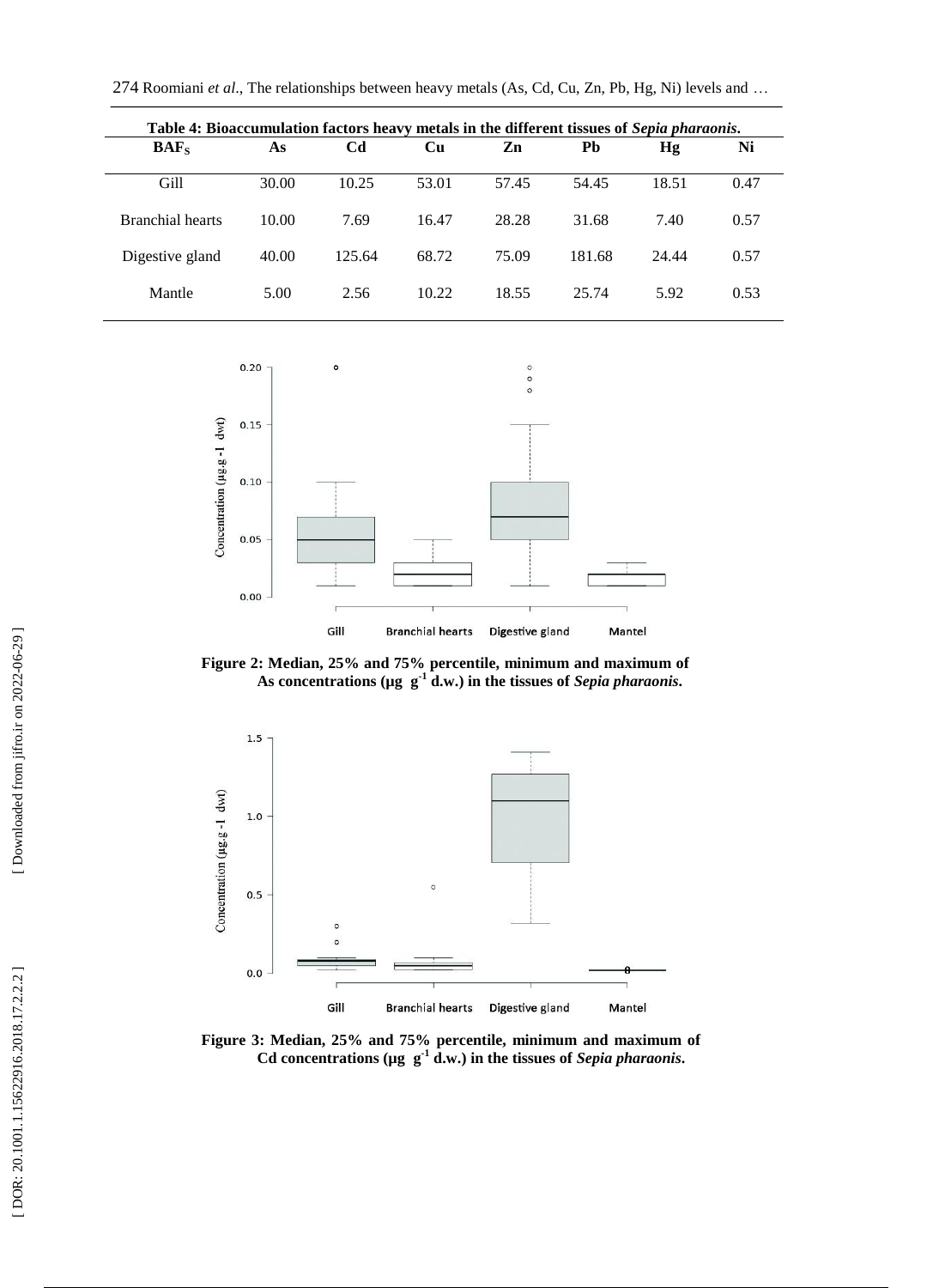

**Figure 4: Median, 25% and 75% percentile, minimum and maximum** of Cu concentrations ( $\mu$ g  $g^{-1}$  d.w.) in the **tissues of** *Sepia pharaonis* **.**







**Figure 6: Median, 25% and 75% percentile, minimum and maximum**  of Pb concentrations ( $\mu$ g  $g^{-1}$  d.w.) in the tissues of *Sepia pharaonis* **.**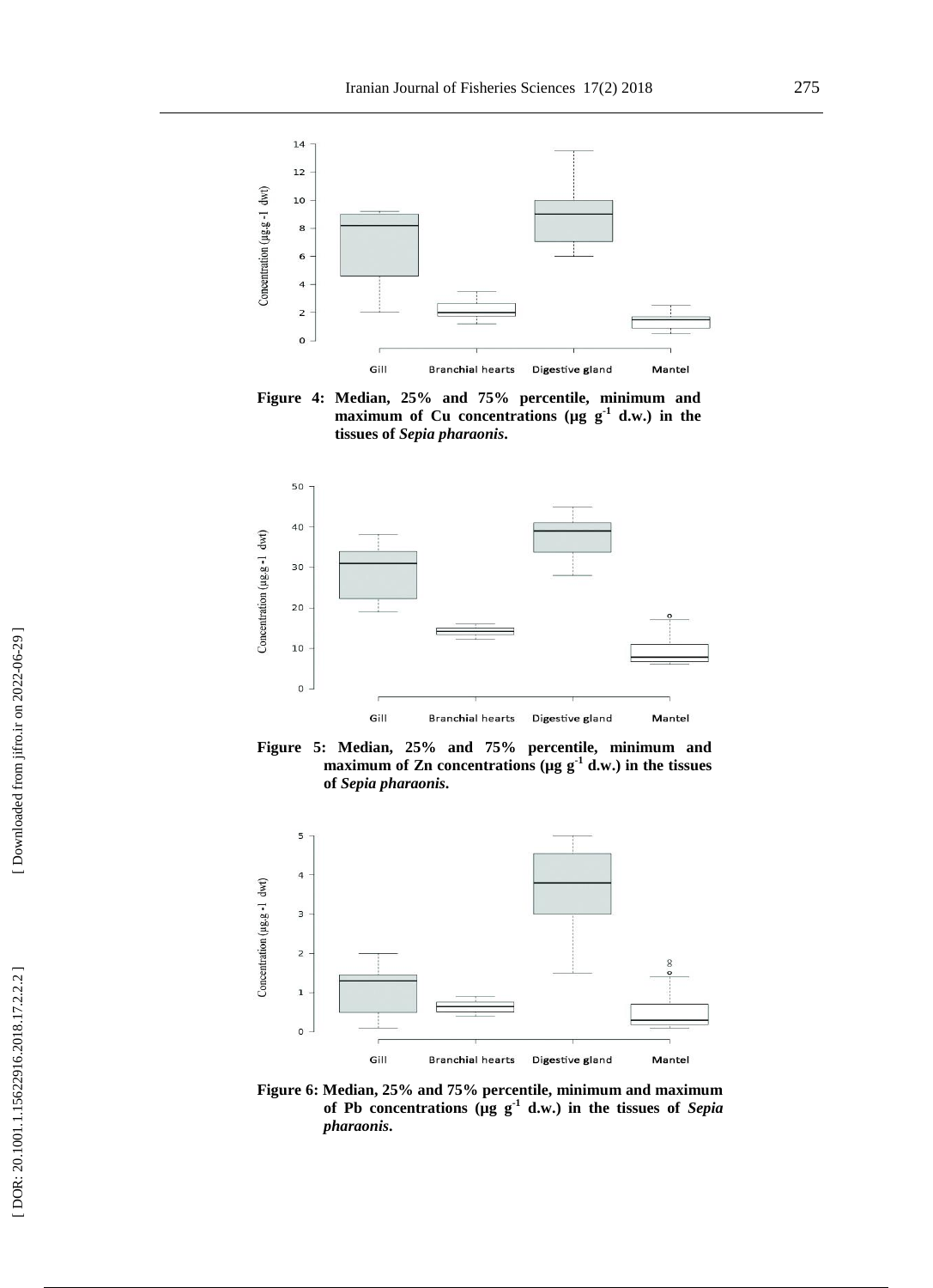

**Figure 7: Median, 25% and 75% percentile, minimum and maximum of Hg concentrations (µg g - 1 d.w.) in the tissues of** *Sepia pharaonis* **.**



**Figure 8: Median, 25% and 75% percentile, minimum and**  maximum of Ni concentrations ( $\mu$ g  $\mu$ <sup>1</sup> d.w.) in the tissues of *Sepia pharaonis* **.**

# **Discussion**

Among pollutants that can accumulate in aquatic organisms, metals are of great interest since they can induce oxidative stress due to their redox potential and persistence in the environment (Semedo *et al*., 2012). Despite the limited number of specimens, to the best of our knowledge, this is the first attempt to

assess the effect of biological parameters on trace element bioaccumulation in *S. pharaonis* of the Persian Gulf. Therefore, comparison to previous works can only be done with other species.

 Many studies highlight that in cephalopods, the digestive gland has a central role in the bioaccumulation of trace elements particularly for toxic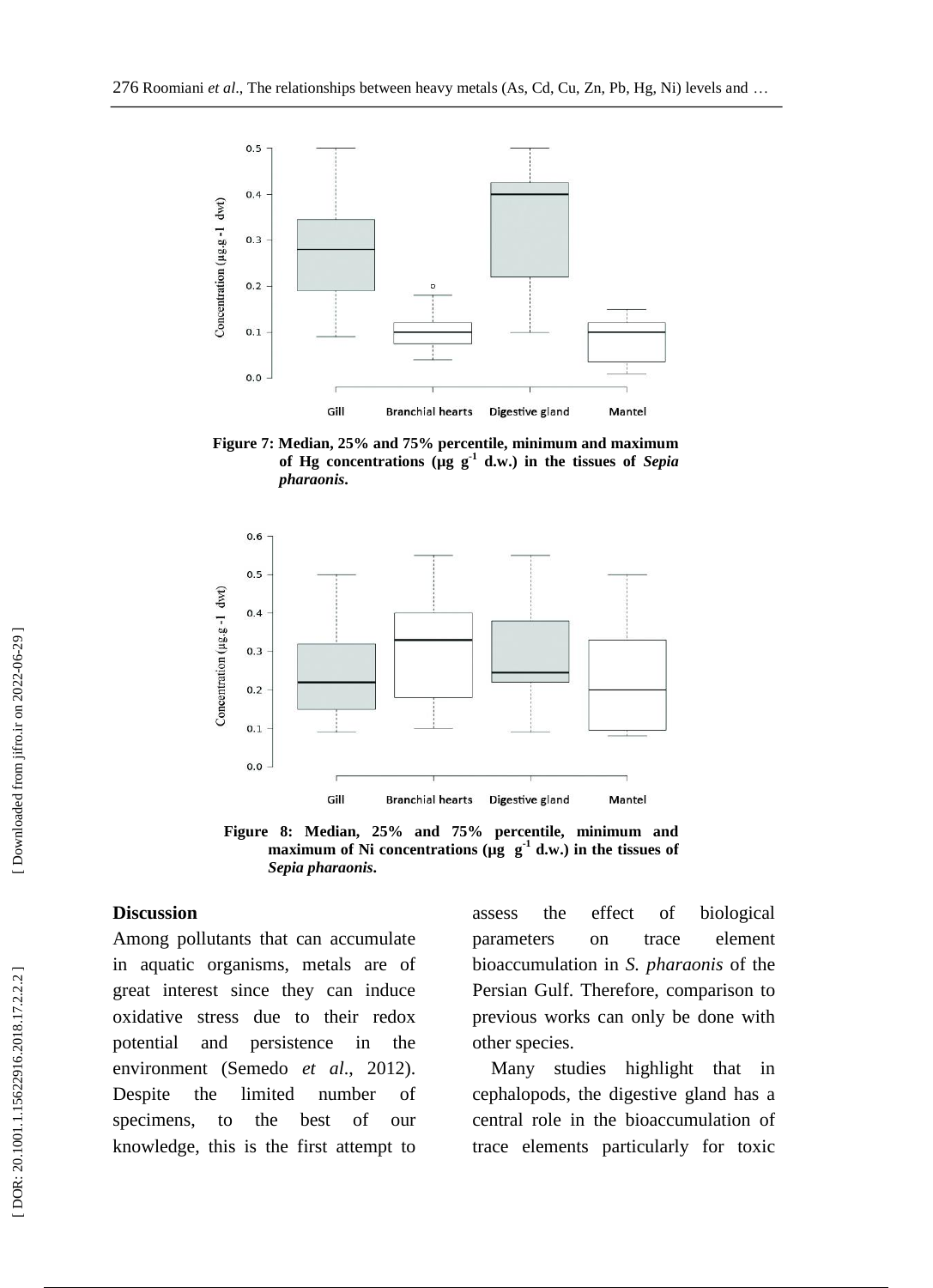metals such as Ag and Cd (Ichihashi *et al*., 2001; Bustamante *et al*., 2004a; Rjeibi *et al*., 2014). The partly similar element composition observed for males and females is in line with our findings for the squids *Todarodes filippovae* and *Illexar gentinus* (Gerpe *et a l*., 2000; Kojadinovica *et al*., 2011). The digestive gland was the preferential organ of the cuttlefish for the accumulation of As, Cd, Cu, Zn, Pb, Hg and Ni, reported for *Architeuthis dux* and *T. filippovae* (Bustamante *et al*., 2008; Kojadinovica *et al*., 2011). High retention of potentially toxic elements is admittedly associated with detoxification mechanisms existing in the digestive gland, like metallothioneins and high molecular weight proteins. Our study revealed higher concentrations of metals in the digestive gland than other organs of *S. pharaonis*. Mean concentrations of essential and non -essential metals in the gill, digestive gland, mantle and branchial hearts of cuttlefish showed great variations. Statistical comparisons revealed that metal concentrations were significantly different in each tissue of cuttlefish. Previous data from the different studies also showed that cephalopod species contained strikingly different metal levels in their tissues (Jinadasa, 2014; Duysak and Dural, 2015; Rjeibi *et al*., 2015). Rjeibi *et al*. (2015) showed that the amount of Cd and Hg in cephalopod organisms would reflect the environmental levels of these metals in the ocean. The Cd content for all studied species was in the range of

0.001 to 0.20  $\mu$ g g<sup>-1</sup> and 0.006 to 0.27  $\mu$ g  $g^{-1}$  in the arms and mantle, respectively. The median Cd content for the cuttlefish in this study was higher than that found in a study by Rjeibi *et al*. (2015). This may be related to the differences in ecological needs, swimming behaviors and the metabolic activities among different cephalopod species.

 In cephalopods, the digestive gland consists of 6 to 10% of the total body of the total body weight, and has a major physiological function in the digestive process: it supplies most of the digestive enzymes, plays an important role in digestive gland absorption, is a storage site for essential nutrients, and finally excretes part of the digestive residues (Bustamante *et al*., 2008). In our study, in contrast to the digestive gland, the concentrations measured in the mantle of cuttlefish are low. The mantle is not exposed to metal absorption phenomena by direct contact with seawater, unlike other mollusks. The digestive gland is well- known for its role in storage and detoxification processes (Bustamante *et al*., 2002; Storelli *et al*., 2006).

 The branchial hearts are considered as excretion tissues, allowing the depuration and/ or the storage of various elements (Kojadinovica *et al*., 2011). Consequently, in most cephalopod species, these two tissues (digestive gland and branchial hearts) contain the highest concentrations of many trace elements (Miramand and Fowler, 1998). The tendency of metals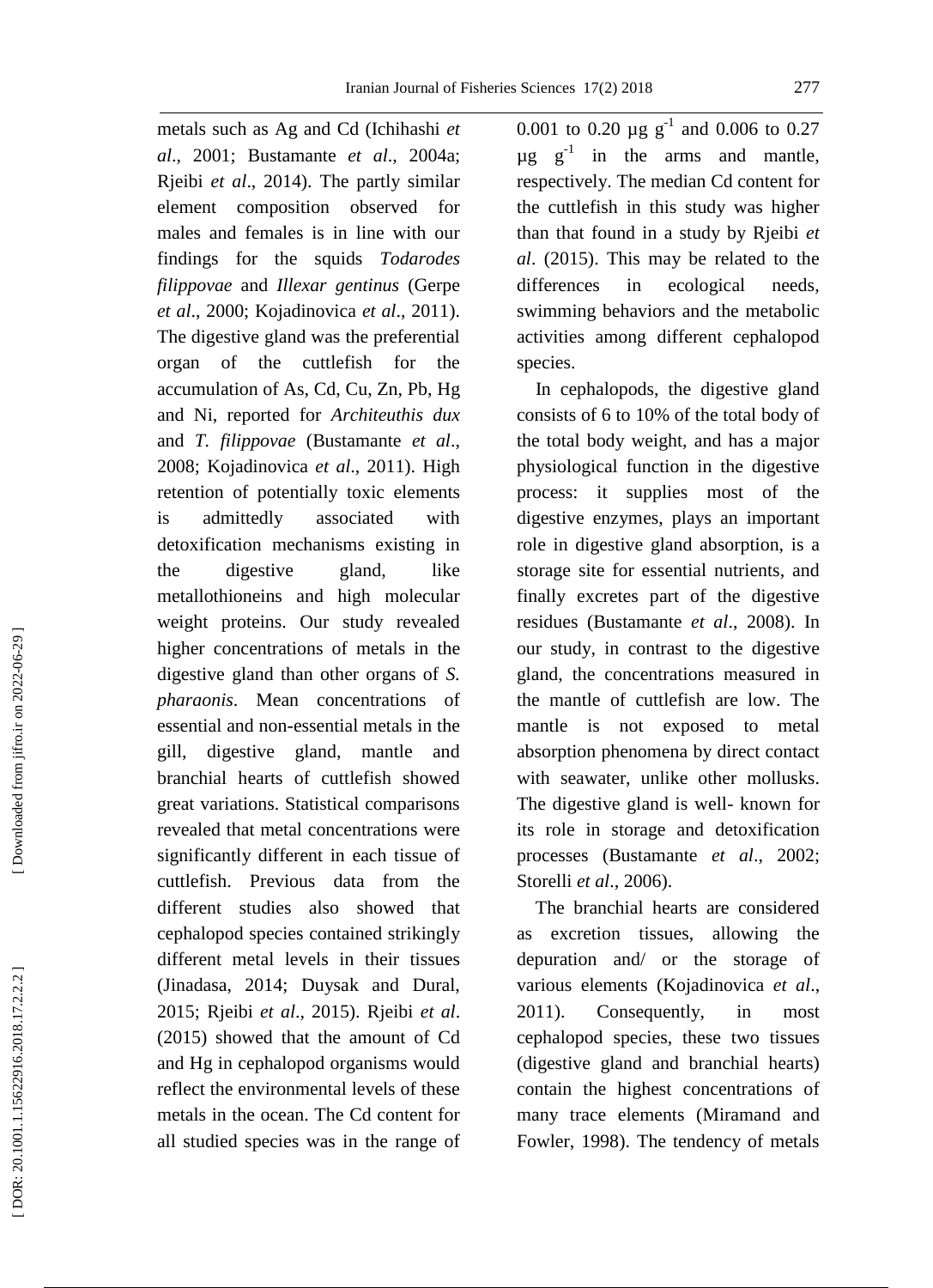concentrations in digestive gland with length indicates that cuttlefish had not successfully detoxified the nonessential metals. The enhanced levels of metals in the digestive gland may be related to various factors because this is the most operative function containing cell membrane, intact cells, nuclei, granules and other cellular components of unknown function (Villanueva and Bustamante, 2006). Molluscs are known to have a number of sub cellular systems for accumulation, regulation and immobilizing of metals during phases of excess. The partition of metals in these sub - cellular fractions is related to the fact that storage takes place in compartments that are particularly rich in, or capable of synthesizing relative large quantities of metal - binding ligands, although the metal partitioning between soluble and insoluble fractions of the digestive gland varies with the cephalopod species (Storelli *et al*., 2010). Zn and Cu are the essential elements, and Zn was the most abundant heavy metal followed by Cu in tissues of cuttlefish according to the results in the present study. Pb, Hg, Cd, As and Ni as the non - essential elements had relatively lower concentrations than the essential ones.

 Zn and Cu are cofactors in many enzyme systems present in the digestive gland and their involvement in many metabolic processes can explain the higher concentrations measured of these metals in comparison to non - essential elements Ni, Pb, Cd, Hg and As (Rjeibi *et al*., 2014). The involvement of these elements in a number of metabolic functions, such as in metal - dependent enzymes, may explain their high concentrations. However, enrichment at certain levels of the food web may result in broader concentration intervals in the digestive gland of cephalopods. An element of interest of cephalopods Cu, is an important element of respiratory pigments and hemocyanin represents 98% of the blood proteins in cephalopods. Therefore copper is required in large concentrations (Jinadasa, 2014). It was considered that the accumulation of heavy metals in the body of marine organisms mostly depended on feeding behavior (Zhang *et al*., 2015). Table 5 compares the metal concentrations registered in the whole digestive gland of *S. pharaonis* from Persian Gulf with values reported in the literature for cephalopod species (no data in Iran).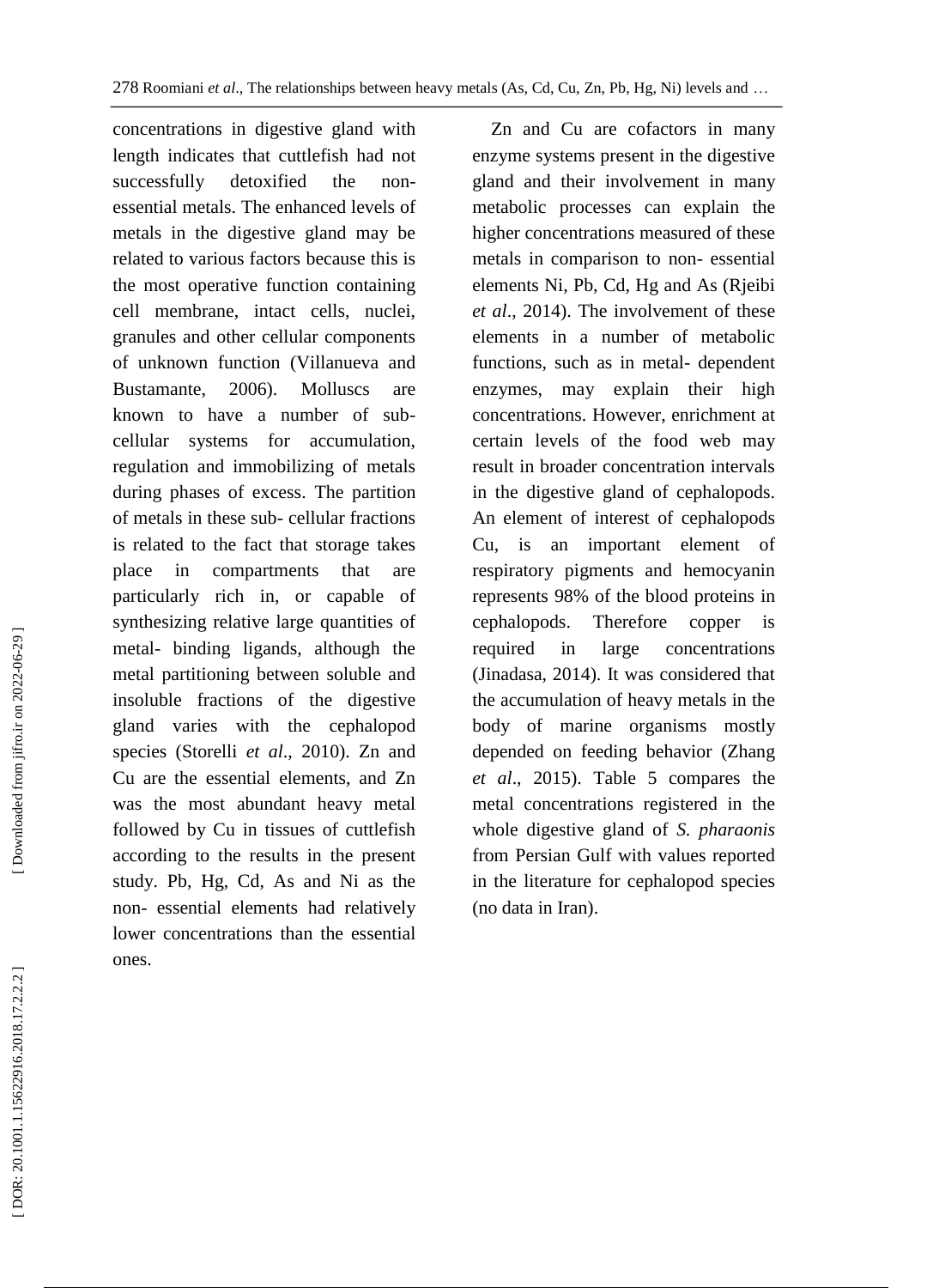| <b>Species</b>                  | $\overline{z}$ n | Cu              | C <sub>d</sub>  | Pb              | As              | Ni              | Hg              | <b>Authors</b>                    |
|---------------------------------|------------------|-----------------|-----------------|-----------------|-----------------|-----------------|-----------------|-----------------------------------|
| Sepia officinalis               |                  |                 |                 |                 |                 |                 | $0.53 - 2.4$    | Raimundo<br>et al. (2014)         |
| S. officinalis                  | 220-5678         | 68-5054         | 10-557          |                 |                 |                 |                 | Raimundo<br><i>et al.</i> (2005)  |
| S. officinalis                  |                  |                 |                 |                 |                 |                 | $1.3 - 2.7$     | Storelli et<br>al. (2006)         |
| Todarodesfilippovae             | 1.2-307          | 5-865           | 34-883          | $0.02 - 1.5$    | $6 - 41$        | $0.2 - 13$      |                 | Pierce et al.<br>(2008)           |
| S. officinalis                  | 1435             | 1289            | 108             | 802             |                 |                 | $0.27 - 0.95$   | Pereira et<br>al. (2009)          |
| S. officinalis                  | $571 + 47$       | $315 \pm 3$     | $13 \pm 0.35$   | $1.10 \pm 0.06$ |                 | $1.5 \pm 0.3$   |                 | Miramand<br>and Bentley<br>(1992) |
| S. officinalis                  |                  |                 |                 |                 |                 |                 | 0.2             | Alcobia<br>(1995)                 |
|                                 |                  |                 |                 |                 |                 |                 |                 | Miramand<br>and Bentley           |
| Eledonecirrhosa                 | 646±86           | $456 \pm 11$    | $24 \pm 1.75$   | $1.17 \pm 0.09$ |                 | $2.5 \pm 0.1$   |                 | (1992)                            |
| <b>Ommastrephes</b><br>bartrami | $163 + 55$       | 195±212         | 287±202         |                 |                 |                 |                 | Martin and<br>Flegal<br>(1975)    |
| Dosidicusgigas                  | 22-333           | 6.8-560         | 57-509          | $0.063 - 0.7$   | $8.1 - 20$      | $1.1 - 7.4$     |                 | Raimundo<br>et al. (2014)         |
| Loligosp.                       | 3.99-16.3        | $0.65 - 10.7$   | $0.03 - 0.47$   | $0.07 - 0.76$   |                 | 0.06-0.94       |                 | Sivaperumal<br>et al. (2007)      |
| Octopus vulgaris                | 410-2873         | 639-1597        | 10-252          | $1.5 - 7.2$     |                 |                 |                 | Raimundo<br>et al. (2008)         |
| O. vulgaris                     | 200-14721        | 139-3140        | 19-761          | 0.037-44        |                 |                 |                 | Raimundo<br><i>et al.</i> (2004)  |
| O. vulgaris                     | 198-14721        | 137-1465        | 20-269          |                 |                 |                 |                 | Raimundo<br>et al. (2005)         |
| O. vulgaris                     | 1463±726         | 1768±1010       |                 | $6.9 \pm 3.2$   |                 |                 |                 | Napoleao et<br><i>al.</i> (2005)  |
| O. vulgaris                     |                  |                 |                 |                 |                 |                 | 0.58-3.43       | Seixas et al.<br>(2005b)          |
| Sepia esculenta                 |                  |                 |                 |                 |                 | L,              | $0.23 - 0.48$   | Ahmad et<br>al. (2015)            |
| S.pharaonis                     |                  |                 |                 |                 |                 |                 | 0.30-0.36       | Ahmad et<br>al. (2015)            |
| Todarodesfilippovae             | 88.5-94.3        | 137-218         | 98.5-246        | $0.07 - 0.52$   | 11.5-17.1       | 0.55-3.54       | $0.33 - 0.14$   | Kojadinovic<br>et al. (2011)      |
| S.pharaonis                     | 5.74-9.44        | 2.19            | 0.04            | $0.25 - 0.45$   |                 | $0.21 - 0.40$   |                 | Al Farraj et<br>al. (2011)        |
| S.pharaonis                     | 37.72±5.32       | $9.01 \pm 2.46$ | $0.98 \pm 0.35$ | $3.67 \pm 1.01$ | $0.08 \pm 0.05$ | $0.29 \pm 0.12$ | $0.33 \pm 0.12$ | Present<br>study                  |

| Table 5: Comparison of metal levels ( $\mu$ g g <sup>-1</sup> w.d.) in the digestive gland of <i>S. pharaonis</i> from Iran |  |  |  |  |
|-----------------------------------------------------------------------------------------------------------------------------|--|--|--|--|
| with cephalopod data from the literature.                                                                                   |  |  |  |  |

a: mg  $\text{kg}^{-1}$  in the mantle.

As observed for various cephalopod species, median concentrations of Cd in the pharaoh cuttlefish were elevated  $(0.32 - 1.40 \mu g)$  $g^{\dagger}$ w.d.). The comparison with the literature (Table 5) shows that those registered values were one order of magnitude above the ones obtained for *S. officinalis*, *T. filippovae*, *D. gigas*, *O.vulgaris*, comparable to *O. bartrami*, and lower than in *Loligo sp.,*.

Broad intervals of concentrations, like those observed for other species, is in line with the hypothesis of accumulation being linked to detoxification mechanisms preventing the toxicity effect of such high Cd accumulation. Similar mechanisms are considered in the digestive gland of the various cephalopod species (Raimundo *et al*., 2010). To our knowledge mantle of cephalopods reflecting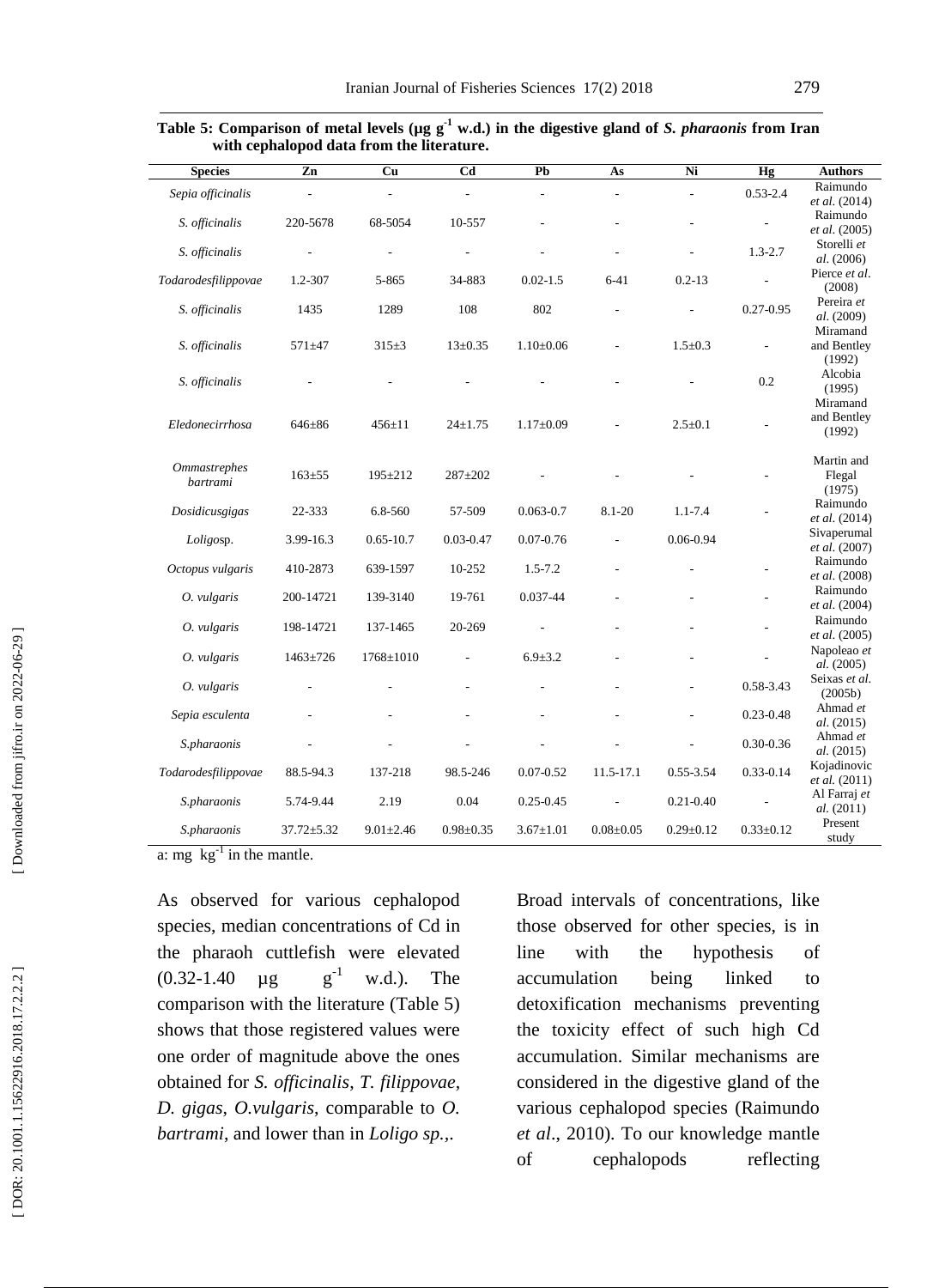environmental availability of Cd has been rarely emphasized and it is line with our study.

 Concentration of Zn, Cu, Pb, Hg and Ni were compared to values found in other species (Table 5). Narrow intervals suggest that accumulated values primarily reflect the ingested food composition rather than retention mechanisms in response to toxicity.

 Contrary to all the determined elements in this work, As concentrations in gills were similar to the values registered in the digestive gland. A similar distribution pattern was observed for as in *A . dux* captured in Spanish waters (Bustamante *et al*., 2008) and in *T. filippovae* from Tasmania and southern Indian Ocean (Kojadinovica *et al*., 2011). This partitioning has been attributed to different mobility of As chemical form (Francesconi, 2010).

 The mantle of *S. pharaonis* presented low element concentrations, as found in other cephalopods (Miramand and Bentley, 1992; Raimundo *et al*., 2004). The contrasting difference of Cd concentrations between mantle and digestive gland is remarkable in the cuttlefish, as well as in other cephalopods. Presumably the detoxification mechanism existing in the digestive gland prevents the partitioning of this potential toxic element for other tissues, namely mantle (Raimundo *et al*., 2010). The mantle tissue of *S. pharaonis* was characterized by the lowest concentrations of most trace elements.

The muscle tissue of *T. filippovae* was characterized by the lowest concentrations of trace elements (Kojadinovica *et al*., 2011). These results are consistent with data reported for other cephalopod species (Storelli and Marcotrigiano, 1999; Bustamante *et al*., 2008).

 The results obtained in the current work pointed to relations between metal concentrations in tissues and the biological parameters of cuttlefish. It is generally accepted that trace element accumulation in living organisms controlled by specific uptake, detoxification and elimination mechanisms, depends significantly also on the size -specific metabolic rate of organisms (Farkas *et al*., 2003). Although heavy metal accumulation in fish generally increase with age (Raimundo *et al*., 2014), the literature reflects a lack of consensus on this type of relation in cephalopods. Whereas some studies showed similar concentrations in small and large individuals (Seixas *et al*., 2005; Raimundo *et al*., 2009), others indicated correlation between accumulated levels and size of cephalopods (Rossi *et al*., 1993; Pereira *et al*., 2009). Squid size was positively correlated to Ag, As, Cd, Hg and Zn concentrations in Tasmanian squid and negatively correlated to all but Hg and Zn concentrations in Amsterdam squid (Kojadinovic *et al*., 2011). The discrepancy among these observations may result from the effect of other factors on the metal accumulation in cephalopods, such as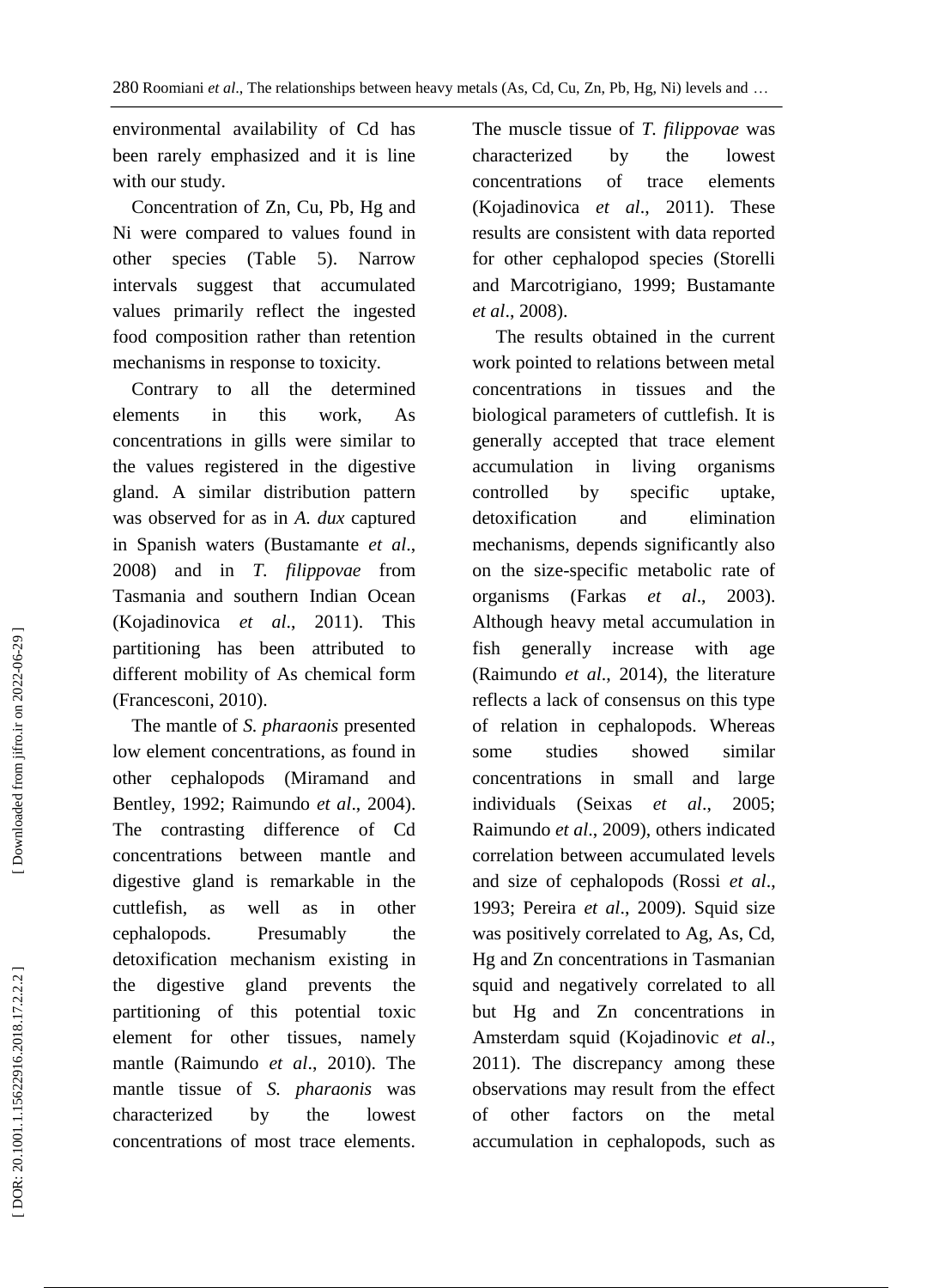quality and quantity of food and variation of growth rates with the temperature (Raimundo *et al*., 2014). Lifestyle also influences the metal accumulation, with cephalopods benthic species displaying higher total heavy metals than pelagic ones (Bustaman te *et al*., 2006).

 Results showed that there were positive relationships between cuttlefish sizes and metal levels in most cases. Relationship between metal concentrations and size of cuttlefish could not be compared to other studies in cephalopods in Iran (Persian Gulf), due to lack of data.

 Al - Farraj *et al*. (2011) showed statistically significant positive correlations were detected between the concentrations of Ni, Pb, Cd and Cr and the mantle length of *S. pharaonis*, while Zn displayed a significant negative correlation. This study concluded that the levels of the investigated heavy metals in the cuttlefish were generally low and/ or well within the maximum permitted concentrations imposed by different organizations and authorities, and consequently within in the safe limits for human consumption. Seixas *et al*. (2005a) found no significant correlations between the concentration of mercury in tissues and any of the measures of size, condition, and reproductive status of *Octopus vulgaris*. A study of *E. cirrhosa* in the Tyrrhenian Sea (Rossi *et al*., 1993) showed that the concentration of mercury was correlated with length. Among different organs analyzed, the

digestive gland displayed the highest Hg concentrations, which strongly suggests that food is a major pathway for Hg accumulation in cephalopods, that line with our results. Our results for concentrations of mercury in the digestive gland were consistent with results for *S. pharaonis* (Ahmad *et al*., 2015). On the other hand, in the study of Rjeibi *et al*. (2014), Hg concentrations were positively correlated with size in all tissues of *S. officinalis*, but significant negative relationships were seen for Pb and Cu in all tissues.

 The positive relationship between heavy metal levels and cuttlefish size was attributed to the variations in feeding habitat as different stages of cuttlefish life. The discrepancy of these observations resulted probably from the more prominent effect of different factors, such as food availability (i.e., quality and quantity of food) and growth rates (which may be affected by temperature) (Merciai *et al*., 2014), on the metal accumulation in cephalopods.

 Significant, positive and linear relations were obtained for the digestive gland, kidneys, gills and mantle analyzed of *S. officinalis*, with the mantle being the tissue that presented the strongest relation  $2^2$ =0.99), followed by the digestive gland  $(r^2=0.86)$ , branchial hearts  $(r^2=0.86)$ , kidney  $(r^2=0.72)$  and gill  $(r^2=0.61)$ (Raimundo *et al*., 2014). In our study, the strongest relation were obtained for As and Cd in digestive gland  $(r^2 = 0.85)$ ;  $r^2$ =0.88), Zn, Ni and Pb in branchial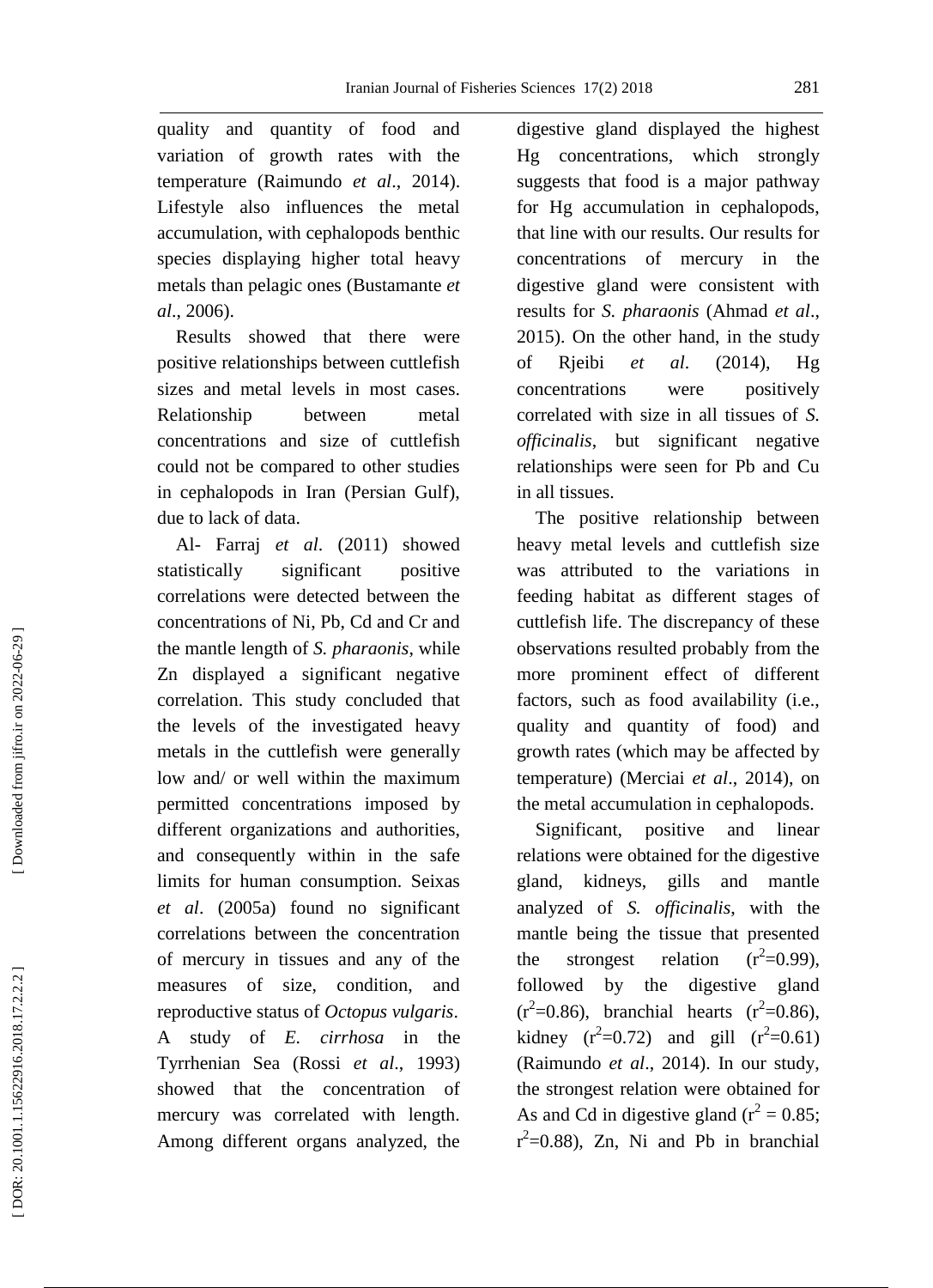hearts  $(r^2=0.942; r^2=0.944; r^2=0.945)$ , Cu and Hg in the mantle  $(r^2=0.90)$ ;  $r^2$ =0.94), that line with our results for Hg. The digestive gland plays a major role in the metabolism of all metals in cuttlefish, and especially Cd. Because of the metal dilution with somatic growth, it was necessary to consider the tissues separately and particularly the digestive gland as a storage organ of metals.

 There is some legislation regulating the maximum concentrations of trace metals. The guideline value adopted by the World Health Organization for As in cephalopods is 2  $\mu$ g  $g^{-1}$  w.w. The maximum permitted level of Hg allowed for human consumption is 0.5 mg  $kg^{-1}$  fresh weight (EC, rule n8 466/ 2001) in cephalopods. The guideline value adopted by the European Commission for Pb in cephalopods is 1  $\mu$ g g<sup>-1</sup> w.w. The maximum Cd and Pb levels were reported as 1.0 and 0.5µg kg - 1 by FAO, although FAO limits for Zn and Cu were  $30 \mu g$  kg<sup>-1</sup>. Results from this study revealed that except for Pb the metal levels in *S. pharaonis* samples were below the threshold values as recommended by the FAO and EC guidelines.

# **Acknowledgment**

The authors wish to thanks the Ahvaz Branch, Islamic Azad University for the financial support. The authors would like to thanks all the editors and reviewers for their comments in the development and improvement of this paper.

# **References**

- **Ahmad, N.I., Noh, M.F.M., Mahiyuddin, W.R.W., Jaafar, H., Ishak, I., Azmi, W.N.F.W., Veloo, Y. and Mokhtar, F.A., 2015.** The mercury levels in crustaceans and cephalopods from Peninsular Malaysia. *Environmental Science and Pollution Research*, 22 , 12960 - 12974.
- **Alcobia, H. , 1995.** Biologia e acumulacao de mercurio no choco *Sepia officinallis* (Linnaeus, 1758) do estuario do Sado. Relatorio de estagio de licenciatura. IPIMAR and FCUL; Lisboa. 46 P .
- **Al -Farraj, S., El -Gendy, A., Alyahya, H. and El -Hedeny, M., 2011.** Heavy metals accumulation in the mantle of the common cuttlefish *Sepia pharaonis* from the Persian Gulf. *Australian Journal of Basic and Applied Sciences*, 5, 897 –905.
- **Bustamante, P., Cosson, R.P., Gallien, I., Caurant, F. and Miramand, P., 2002.** Cadmium detoxification processes in the digestive gland of cephalopods in relation to accumulated cadmium concentrations. *Marine Environmental Research ,* 53, 227 – 41.
- **Bustamante, P., Teyssié, J.L., Danis, B., Fowler, S.W., Miramand, P., Cotret, O. and Warnau, M., 2004.** Uptake, transfer and distribution of silver and cobalt in tissues of the common cuttlefish *Sepia officinalis* at different stages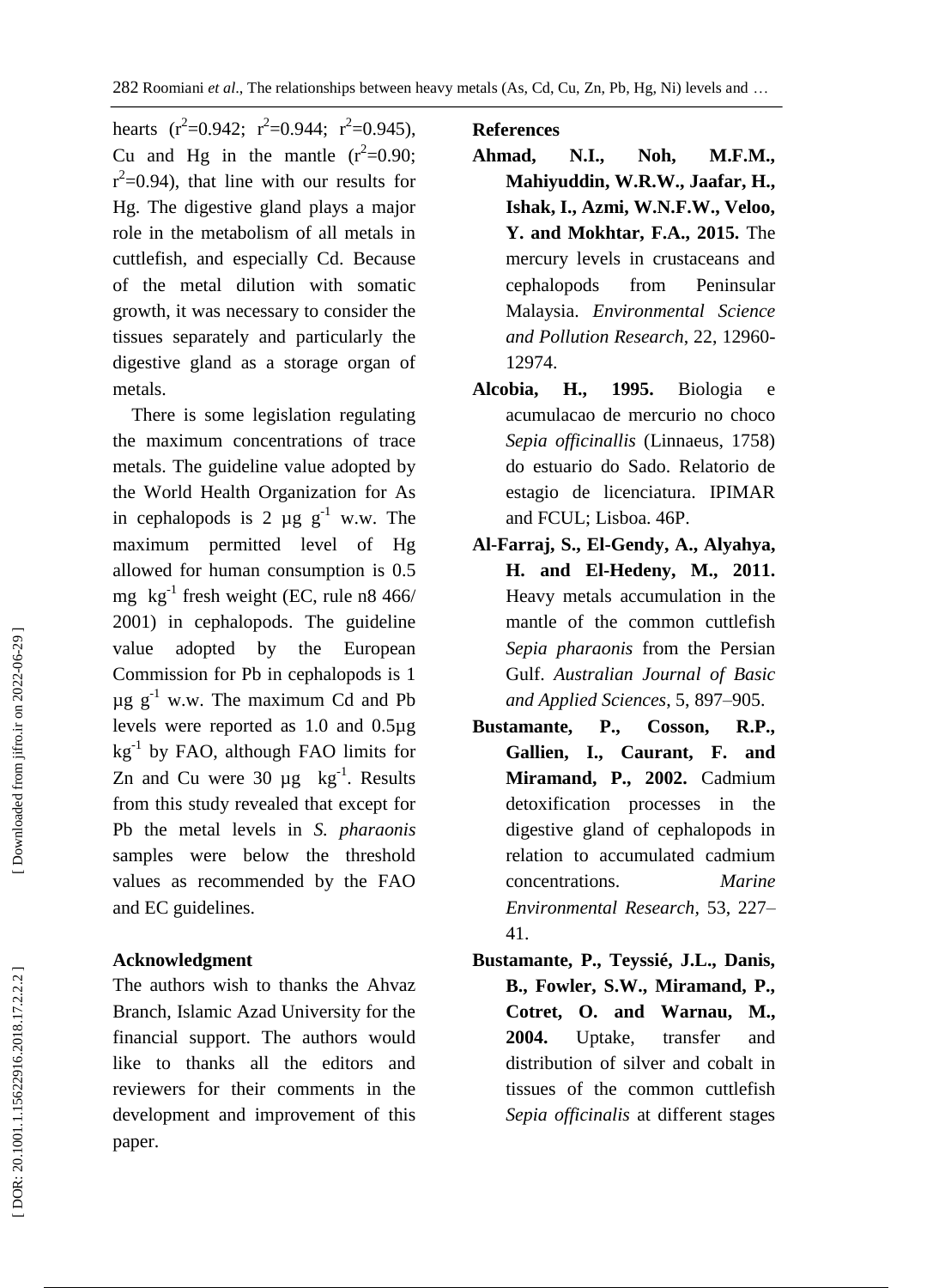of its life cycle. *Marine Ecology Progress Series*, 269, 185 –195.

- **Bustamante, P., Morales, C.F., Mikkelsen, B., Dam, M. and Caurant, F., 2004a** . Trace element bioaccumulation in grey seals *Halichoerus grypus* from the Faroe Islands. *Marine Ecology Progress Series*, 267 , 291 –301 .
- **Bustamante, P., Lahaye, V., Durnez, C., Churlaud, C. and Caurant, F. 2006.** Total and organic Hg concentrations in cephalopods of the North Eastern Atlantic waters: influence of geographical origin and feeding ecology. *Science of the Total Environment*, 368, 585 –96.
- **Bustamante, P., Gonzalez, A., Rocha, F., Miramand, P. and Guerra, A. , 2008.** Metal and metalloid concentrations in the giant squid *Architeuthis dux* from Iberian waters. *Marine Environmental Research*, 66 , 278 –287.
- **Danis, B., Bustamante, P., Cotret, O., Teyssie, J.L., Fowler, S.W. and Warnau, M., 2005.** Bioaccumulation of PCBs in the cuttlefish *Sepia officinalis* from seawater, sediment and food pathways. *Environmental Pollution*, 134, 113 –122.
- **Department of Fisheries. Annual Fisheries Statistics., 2012 .** prefix. http:// [www.dof.gov.my/](http://www.dof.gov.my/) en/ perangkaan tanhunan-- 2012. Accessed 6 January 2014.
- **Duysak, O., Ersoy, B. and Dural, M., 2013.** Metal concentrations in different tissues of cuttlefish (*Sepia*

*officinalis*) in Iskenderun Bay, Northeastren Mediterranean. *Turkish Journal of Fisheries and Aquatic Science*, 13, 205 -210.

- **Duysak, O. and Dural, M., 2015.** Heavy metal concentrations in tissues of short - finned squid *Illex coindetii* (Cephalopoda: Ommastrephidae) (Vérany, 1839) in Iskenderun Bay, North -Eastern Mediterranean. *Pakistan Journal* Zoology, 47(2), 447-453.
- EC-European Communities 2001. Commission regulation (EC) No. 466/2001 of 8 March 2001 setting maximum levels for certain contaminants in foodstuff. Official Journal of the European Union, 1. 77/1.
- **FAO (Food and Agriculture Organization) , 1983.** Compilation of legal limits for hazardous substances in fish and fishery products . FAO Fishery Circular No. 464, Rome, Italy, 764 P .
- **FAO/WHO , (2006) .** Evaluation of certain food additives and contaminants . Sixty -seventh report of the Joint FAO/WHO Expert Committee on Food Additives.WHO technical report series. No. 940 .
- **Farkas, A., Salanki, J. and Specziar, A. , 2003** . Age - and size -specific patterns of heavy metals in the organs of freshwater fish *Abramis brama* L. populating a low contaminated site. *Water Research*, 37 , 959 - 964.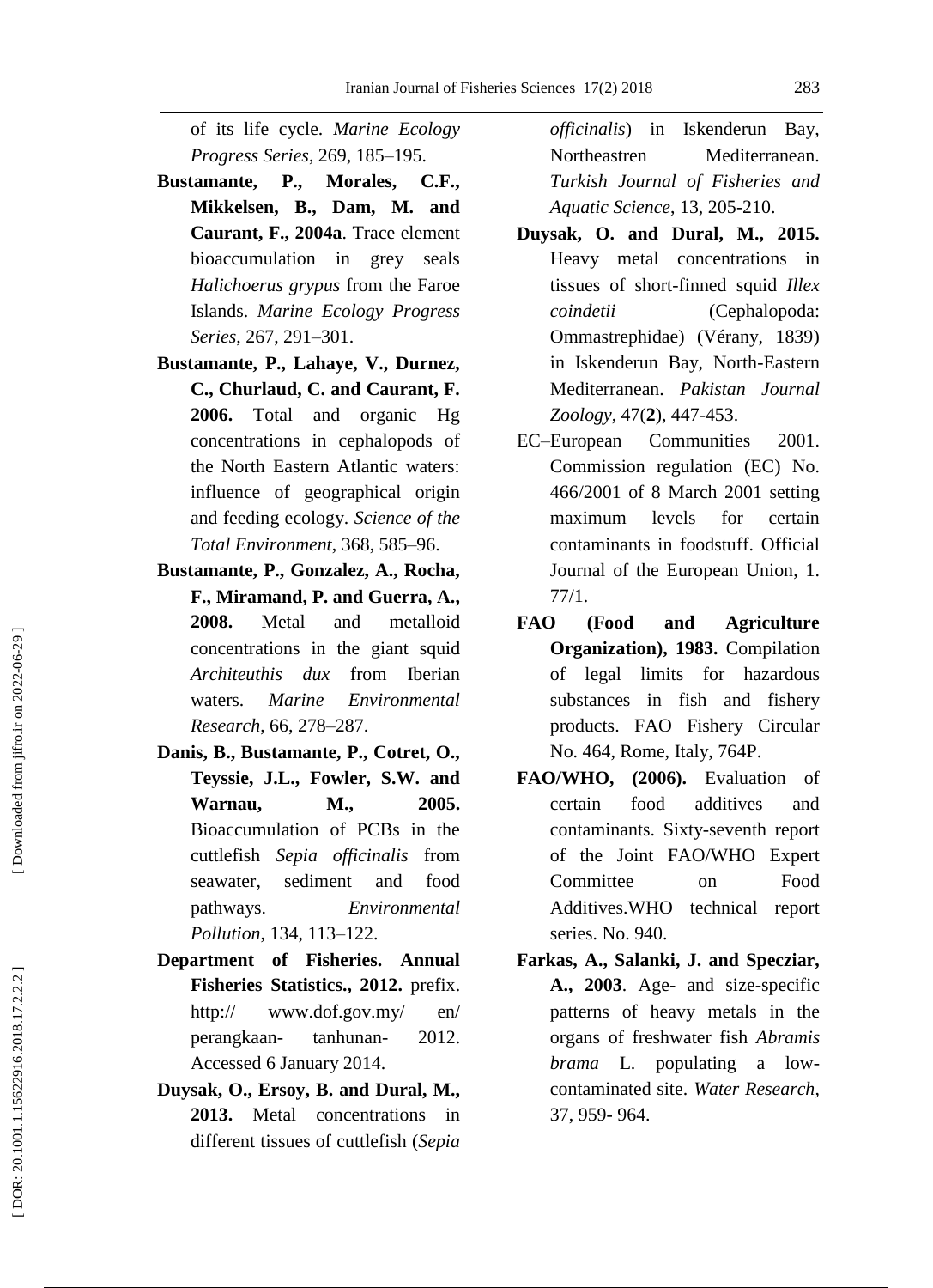- **Francesconi, K.A., 2010.** Arsenic species in seafood: origin and human health implications. *Pure and Applied Chemistry* , 82 , 373 - 381.
- **Fu, F. and Wang, Q., 2011.** Removal of heavy metal ions from wastewaters: a review. *Journal of Environmental Management* , 92, 407 –418.
- **Gerpe, M., deMoreno, J. and Patat, M., 2000.** Cadmium, zinc and copper accumulation in the squid *Illex argentinus* from the southwest Atlantic Ocean. *Marine Biology* , 136 , 1039 –1044.
- **Ichihashi, H., Nakamura, Y., Kannan, K., Tsumura, A. and**  Yamasaki, S.I., 2001. Multielemental concentrations in tissues of Japanese common Squid (*Todaro despacificus*). *Archives of Environmental Contamination and Toxicology* , 41 ,483 –490.
- **Jinadasa, B.K.K.K., 2014.** Concentration of trace metals in the squids (*Loligo duvauceli*, *Sepio teuthislessoniana*) and cuttlefish (*Sepia latimanus*) from the northwestern coast of Sri Lanka. *Journal of Aquatic Science*, 2 , 5 -10.
- **Kojadinovica, J., Jackson, C.H., Cherel, Y., Jackson, G.D., Bustamante, P., 2011.** Multielemental concentrations in the tissues of the oceanic squid *Todaro desfilippovae* from Tasmania and the southern Indian Ocean. *Ecotoxicology and Environmental Safety*, 74 , 1238 –1249.
- **Kwok, C.K., Liang, Y., Wang, H., Dong, Y.H., Leung, S.Y. and Wong, M.H., 2014.** Bioaccu mulation of heavy metals in fish and Ardeid at Pearl River Estuary, China. *Ecotoxicology and Environmental Safety*, 106 , 62 –67.
- **Lacoue -Labarthe, T., Warnau, M., Metian, M., Oberhänsli, F., Rouleau, C. and Bustamante, P., 2009.** Biokinetics of Hg and Pb accumulation in the encapsulated egg of the common cuttlefish *Sepia officinalis*: radiotracer experiments. *Science of the Total Environment*, 407 , 6188 –6195.
- **Le Pabica, Ch., Caplata, Ch., Lehodeya, J.P., Milinkovitchd, T., Kouetaa, N., Philippe Cossone, R.Ph. and Bustamante, P., 2015.** Trace metal concentrations in post-hatching cuttlefish *Sepia officinalis* and consequences of dissolved zinc exposure. *Aquatic Toxicology*, 159, 23 –35.
- **Martin, J. and Flegal, A., 1975**. High copper concentrations in squid livers in association with elevated levels of silver, cadmium, and zinc. *Marine Biology* , 30, 51 –55.
- **Merciai, R., Guasch, H., Kumar, A. and Sabater, S. 2014.** Trace metal concentration and fish size: Variation among fish species in a Mediterranean river. *Ecotoxicology and Environmental Safety*, 107 , 154 - 161.
- **Miramand, P. and Bentley, D. 1992 .** Concentration and distribution of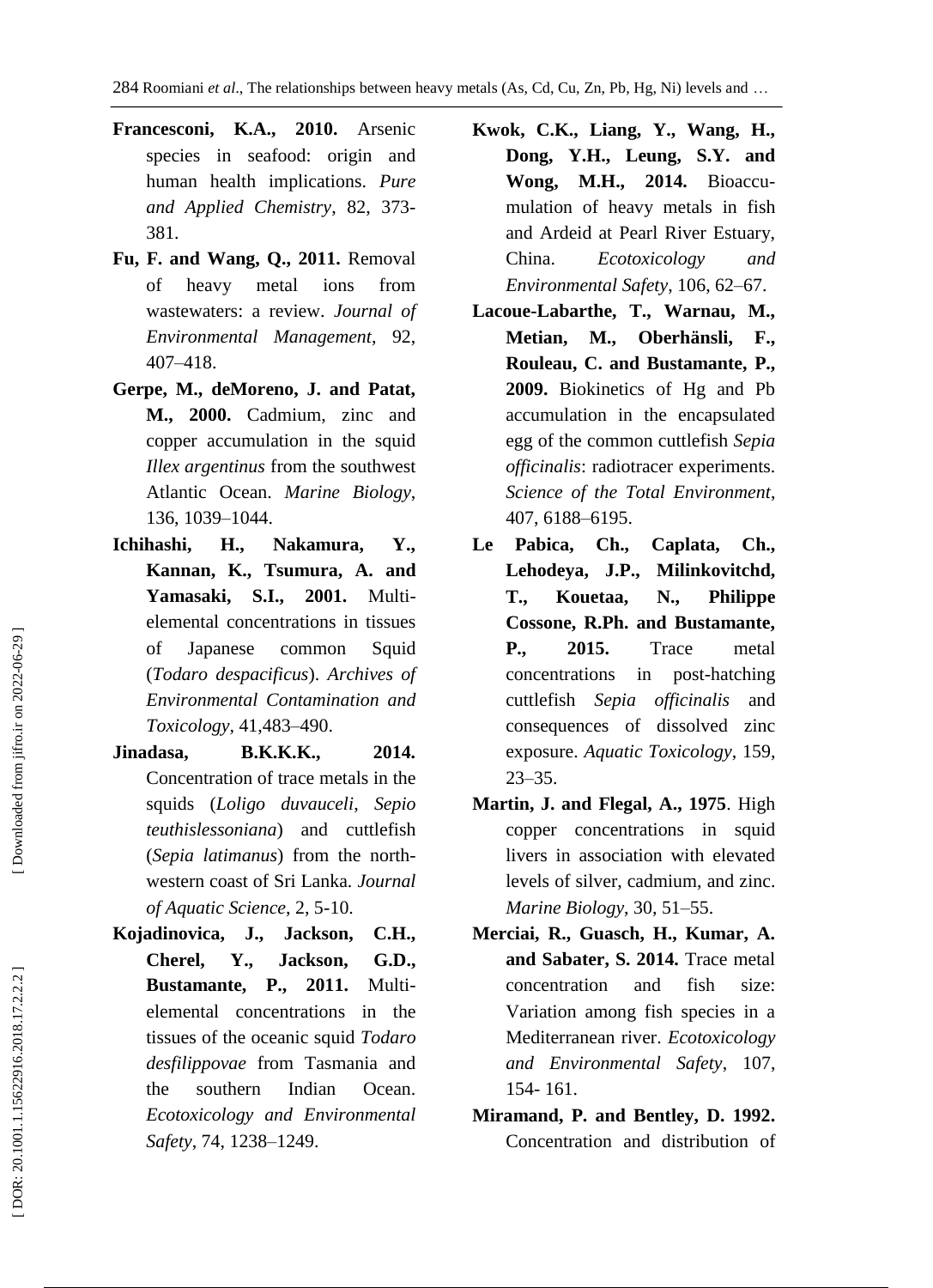heavy metals in tissues of two cephalopods, *Eledo necirrhosa* and *Sepia officinalis*, from the French coast of the English Channel. *Marine Biology*, 114, 407 –14.

- **Miramand, P. and Fowler, S.W., 1998.** Bioaccumulation and transfer of vanadium in marine organisms. In: Nriagu JO, editor. Vanadium in the environment part 1: chemistry and biochemistry. Wiley Series in Advances in Environmental Sciences and Technology, New York: John Wiley & Sons; pp. 167 –97.
- **Miramand, P., Bustamante, P., Bentley, D. and Koueta, N. , 2006.** Variation of heavy metal concentrations (Ag, Cd, Co, Cu, Fe, Pb, V, and Zn) during the life cycle of the common cuttlefish *Sepia officinalis*. *Science of the Total Environment*, 361, 132 –143.
- **Napoleão, P., Pinheiro, T. and Sousa Reis, C.** , **2005** . Elemental characterization of tissues of *Octopus vulgaris* along the Portuguese coast. *Science of the Total Environment*, 345, 41 –9.
- **Pereira, P., Raimundo, J., Vale, C. and Kadar, E., 2009.** Metal concentrations in digestive gland and mantle of *Sepia officinalis* from two coastal lagoons of Portugal. *Science of the Total Environment*, 407 , 1080 –1088.
- **Pierce, G., Stowasser, G., Hastie, L., Bustamante, P., 2008.** Geographic, seasonal and on to

genetic variation in cadmium and mercury concentration sinsquid (Cephalopoda: Teuthoidea) from UK waters. *Ecotoxicology and Environmental*, 70 , 422 –432.

- **Raimundo, J., Caetano, M. and Vale, C., 2004.** Geographical variation and partition of metals in tissues of *Octopus vulgaris* along the Portuguese coast. *Science of the Total Environment*, 325, 71 –81.
- **Raimundo, J., Pereira, P., Vale, C., Caetano, M., 2005.** Fe, Zn, Cu and Cd in the digestive gland and muscle tissues of *Octopus vulgaris* and *Sepia officinalis* from coastal areas in Portugal. *Ciencias Marinas*, 31 , 243 -251.
- **Raimundo, J., Vale, C., Duarte, R. and Moura, I., 2008.** Sub -cellular partition in of Zn, Cu, Cd and Pb in the digestive gland of native *Octopus vulgaris* exposed to different metal concentrations (Portugal). *Science of the Total Environment*, 390, 410 –416.
- **Raimundo, J., Vale, C., Caetano, M., Cesario, R. and Moura, I., 2009.** Lead isotope signature in digestive gland of *Octopus vulgaris* and sediments from the Portuguese coast. *Aquatic Biology*, 6 , 25 –30.
- **Raimundo, J., Costa, P. M., Vale, C., Costa, M.H. and Moura, I. , 2010.** Metallothioneins and trace elements in digestive gland, gills, kidney and gonads of *Octopus vulgaris*. *Comparative*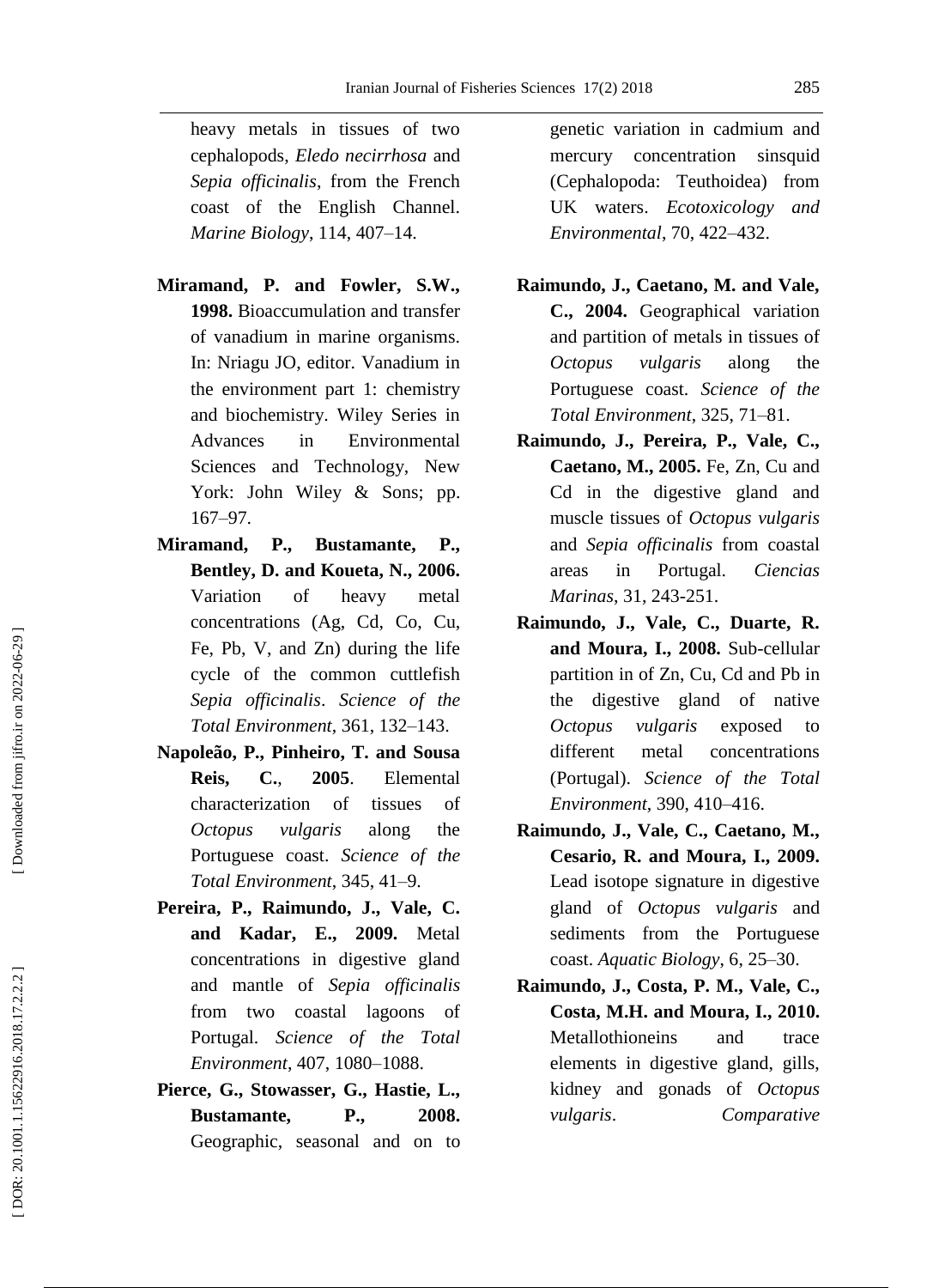*Biochemistry and Physiology*. 152, 139 –146.

- **Raimundo, J., Vale, C. and Rosa, R. , 2014.** Trace element concentrations in the top predator jumbo squid (*Dosidicus gigas*) from the Gulf of California. *Ecotoxicology and Environmental Safety*, 102 , 179 - 186.
- **Raimundo, J., Pereira, P., Vale, C., Canario, J. and Gaspar, M., 2014.** Relations between total mercury, methylmercury and selenium in five tissues of *Sepia officinalis* captured in the south Portuguese coast. *Chemosphere*, 108, 190 –196.
- **Reid, A., Jereb, P. and Roper, C.F.E. , 2005.** Family Sepiidae. P. Jereb and C.F.E Roper, eds. Cephalopods of the word. An annotated and illustrate catalogue of species known to date. Volume 1. Chambered nautiluses and sepioids (Nautilidae, Sepiidae, Sepiolidae, Sepiadariidae, Idiosepiidae and Spirulidae). FAO Species Catalogue for Fishery Purposes. Rome, FAO, 4, 57 - 152
- **Rjeibi, M., Metian, M., Hajji, T., Guyot, T., Chaouacha -Chékir, R.B. and Bustamante, P. , 2014 .** Interspecific and geographical variations of trace metal concentrations in cephalopods from Tunisian waters . *Environmental Monitoring* and *Assessment*, 186, 3767 –3783 .
- **Rjeibi, M., Metian, M., Hajji, T., Guyot, T., Chaouacha -Chekir,**
- **R.B. and Bustamante, P. , 2015.** Seasonal survey of contaminants (Cd and Hg) and micronutrients (Cu and Zn) in edible tissues of cephalopods from Tunisia: assessment of risk and nutritional benefits. *Journal of Food Science*, 80 , 199 -206.
- **Rossi, A., Pellegrini, D., Belcari, P. and Barghigiani, C., 1993.** Mercury in *Eledone cirrhosa* from the Northern Tyrrhenian Sea: contents and relations with life cycle. *Marine Pollution Bulletin* , 26, 683 –686.
- **Seixas, S., Bustamante, P. and Pierce, G.J., 2005a.** Interannual patterns of variation in concentrations of trace elements in arms of *Octopus vulgaris*. *Chemosphere*, 59, 1113 – 24.
- **Seixas, S., Bustamante, P. and Pierce, G. 2005b.** Accumulation of mercury in the tissues of the common octopus *Octopus vulgaris* (L.) in two localities on the Portuguese coast. *Science of the Total Environment*, 340, 113 –22.
- Semedo, M., Reis-Henriques, M.A., **Rey -Salgueiro, L., Oliveira, M., Delerue -Matos, C., Morais, S. and Ferreira, M. , 2012.** Metal accumulation and oxidative stress biomarkers in octopus (*Octopus vulgaris*) from Northwest Atlantic . *Science of the Total Environment*, 433, 230 -237.
- **Sivaperumal, P., Sankar, T.V. and Viswanathan Nair, P.G., 2007.** Heavy metal concentrations in fish,